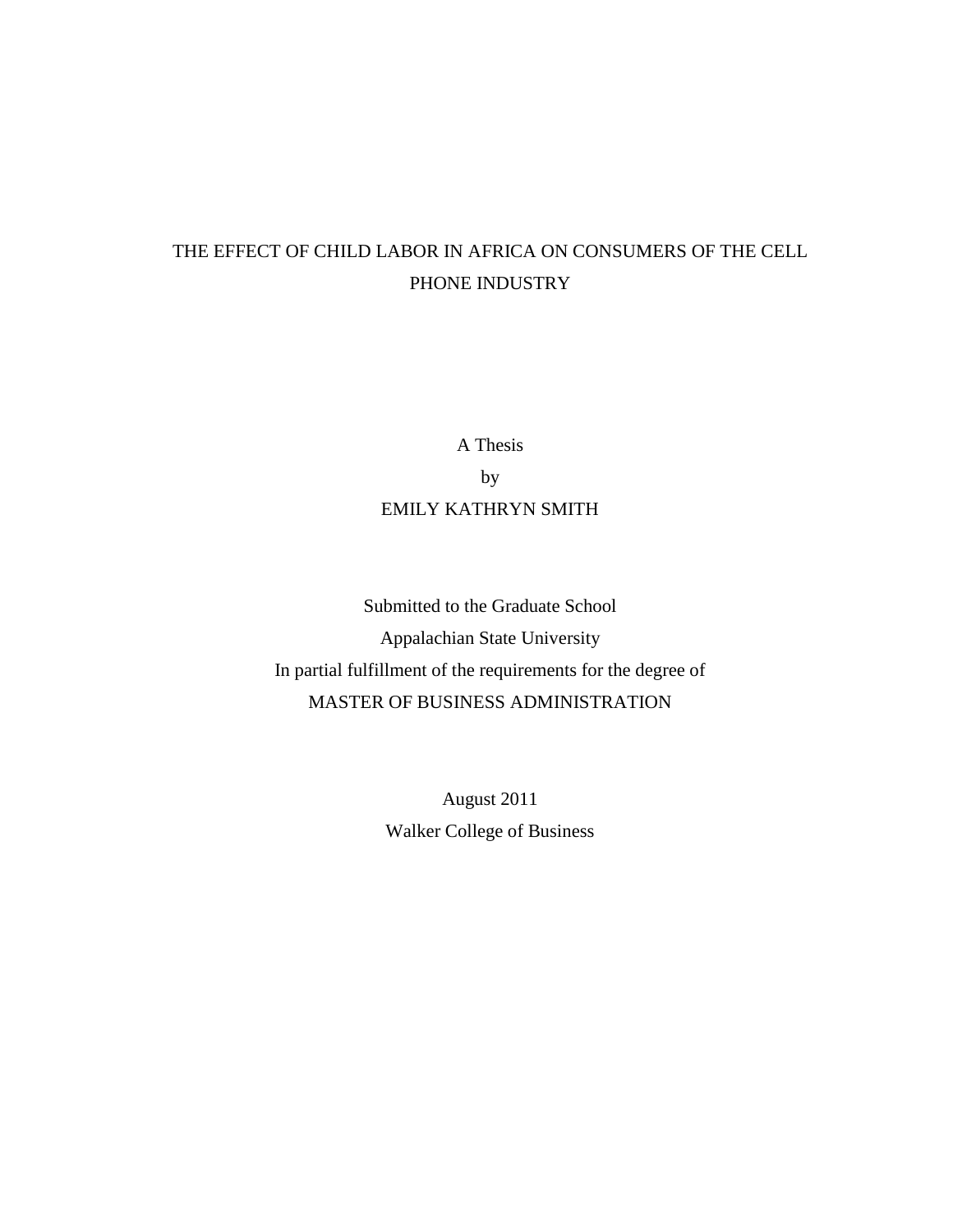# THE EFFECT OF CHILD LABOR IN AFRICA ON CONSUMERS OF THE CELL PHONE INDUSTRY

# A Thesis by EMILY KATHRYN SMITH August 2011

# APPROVED BY:

Joseph Cazier Chairperson, Thesis Committee

\_\_\_\_\_\_\_\_\_\_\_\_\_\_\_\_\_\_\_\_\_\_\_\_\_\_\_\_\_\_\_\_\_\_

\_\_\_\_\_\_\_\_\_\_\_\_\_\_\_\_\_\_\_\_\_\_\_\_\_\_\_\_\_\_\_\_\_\_

\_\_\_\_\_\_\_\_\_\_\_\_\_\_\_\_\_\_\_\_\_\_\_\_\_\_\_\_\_\_\_\_\_\_

\_\_\_\_\_\_\_\_\_\_\_\_\_\_\_\_\_\_\_\_\_\_\_\_\_\_\_\_\_\_\_\_\_\_

\_\_\_\_\_\_\_\_\_\_\_\_\_\_\_\_\_\_\_\_\_\_\_\_\_\_\_\_\_\_\_\_\_\_

Jeremy B. Fox Member, Thesis Committee

Jeremiah M. Kitunda Member, Thesis Committee

Joseph A. Cazier Program Director, Master of Business Administration Program

Edelma D. Huntly Dean, Research and Graduate Studies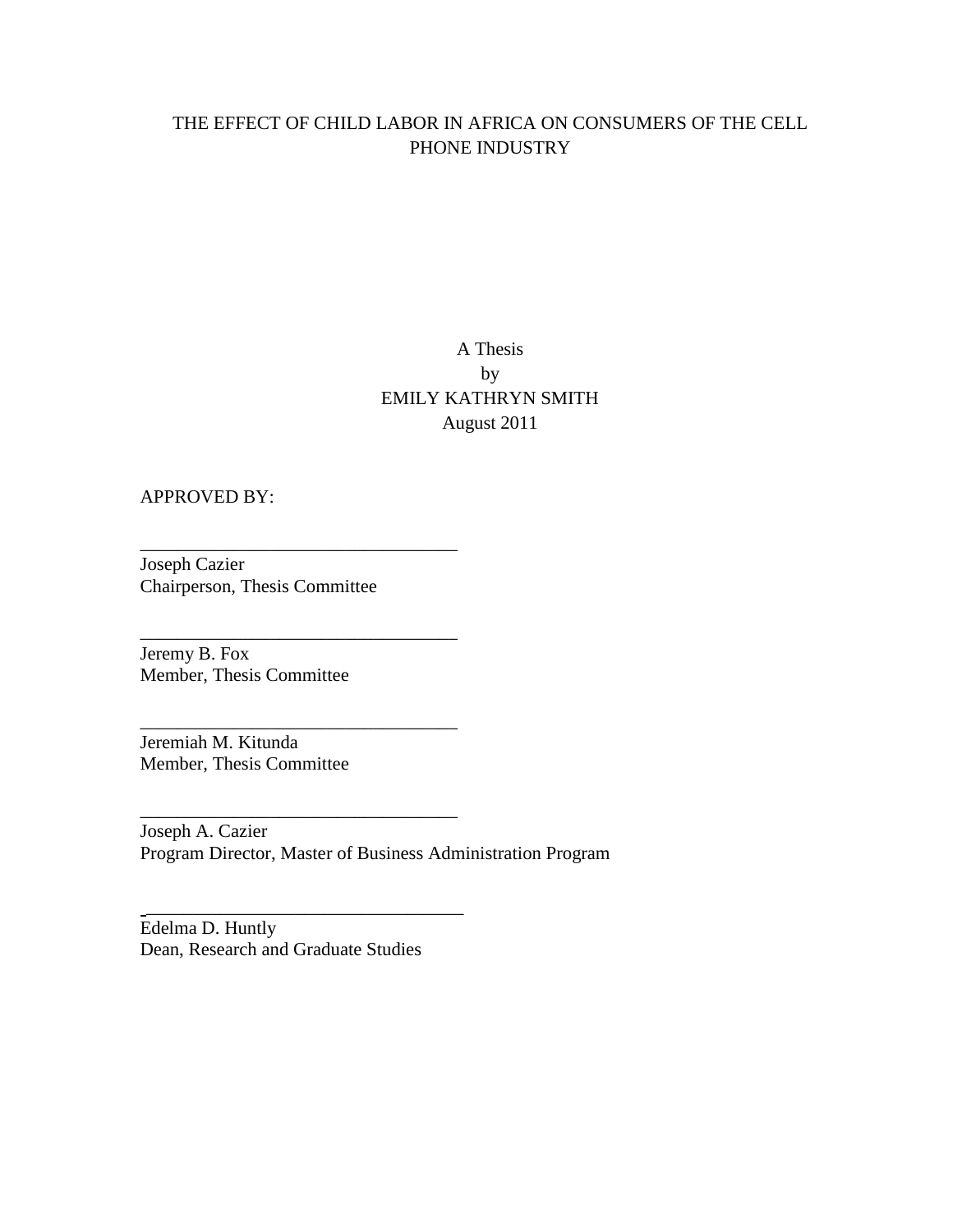Copyright by Emily Kathryn Smith 2011 All Rights Reserved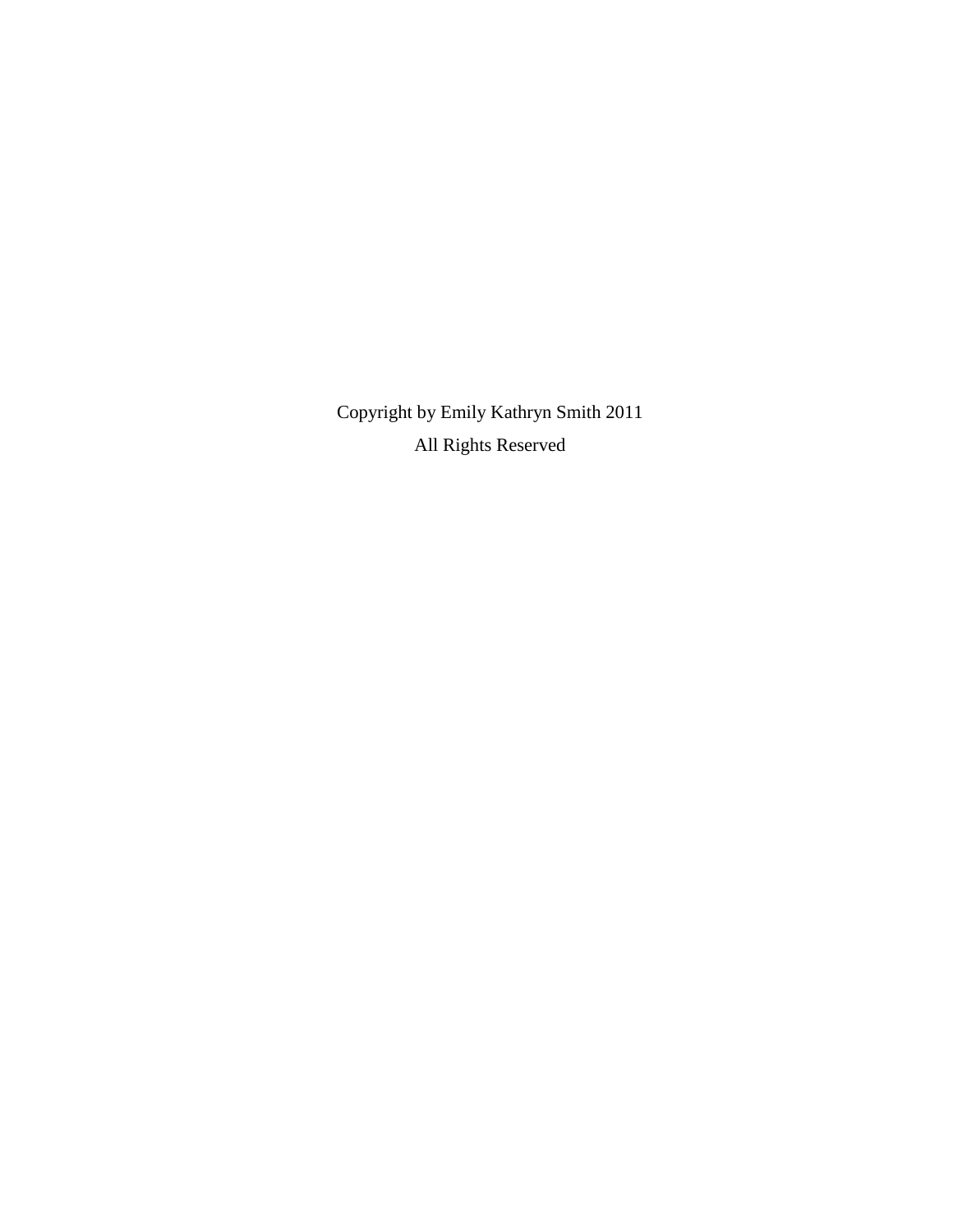# FOREWORD

The research presented in this thesis will be submitted to *The Journal of Business Ethics*, a peer-reviewed journal published by Springer Science+Business Media. This thesis has been prepared according to journal submission style for publication.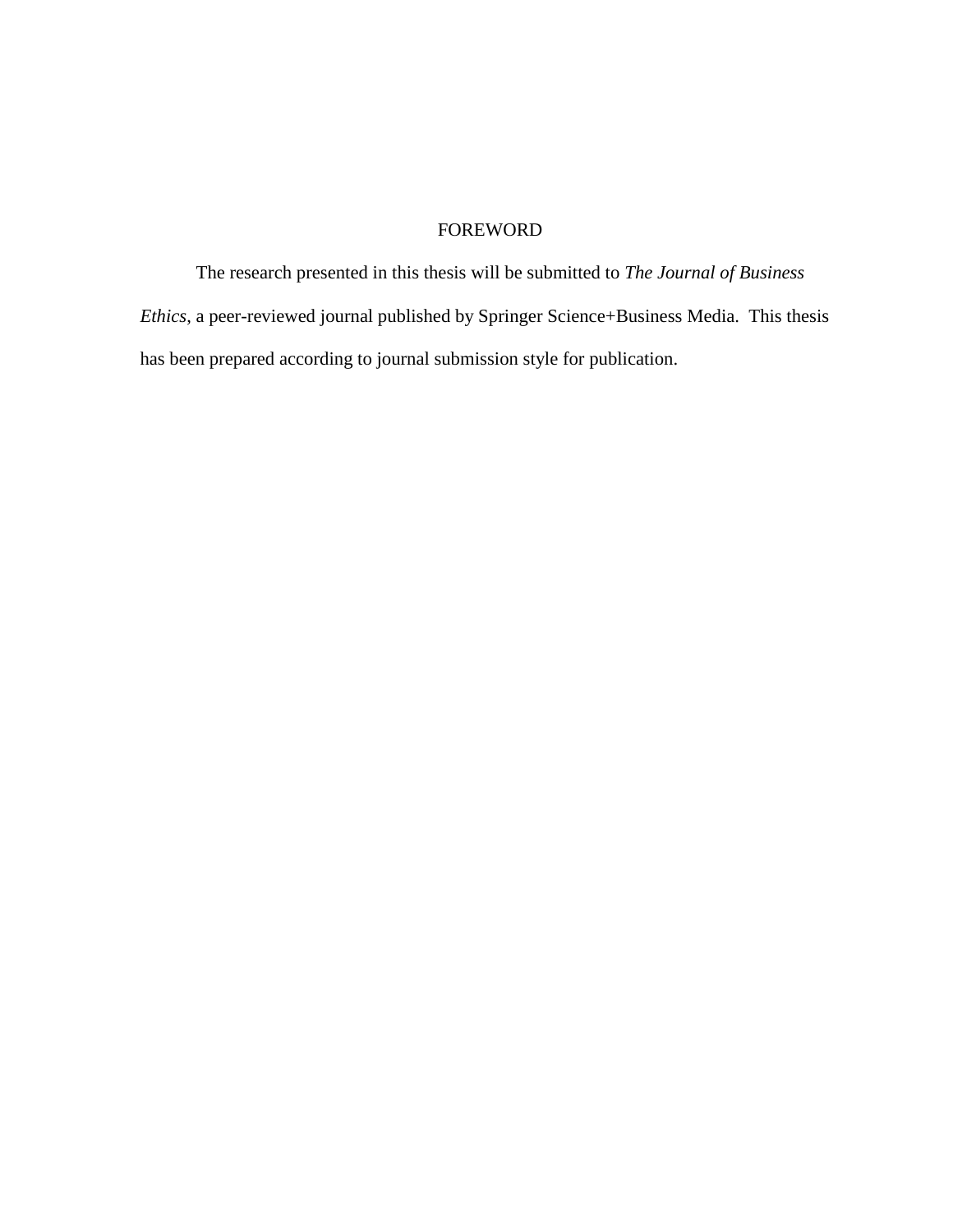## ABSTRACT

# THE EFFECT OF CHILD LABOR IN AFRICA ON CONSUMERS OF THE CELL PHONE INDUSTRY. (August 2011) Emily Kathryn Smith, B.A., Appalachian State University M.B.A., Appalachian State University

Chairperson: Dr. Joseph Cazier, Ph.D.

The ethical integrity of companies is important to assess as companies face challenges that arise from different social and environmental responsibility issues. Child labor is one such issue that is currently impacting children in the Democratic Republic of Congo as they mine for coltan. This conflict mineral is used in many consumer electronics, which raises the issue of what consumers and companies are doing to take action against this issue. This study uses the issue of child labor to mine coltan for cell phones to assess the ethical impact on consumers of the cell phone industry. Consumer awareness leads to an assessment of revised social (and/or environmental) features (Auger, Burke, Devinney, & Louviere, 2003), which looks at the existence of price premiums and purchase intentions. The willingness-topay for social features leads to ethical consumerism, which positively reinforces the continued focus on corporate responsibility among businesses. Survey results analyzing the issue are used to show that consumers identify child labor as socially unjust and consumers are willing to pay more for phones that can be certified as child labor-free.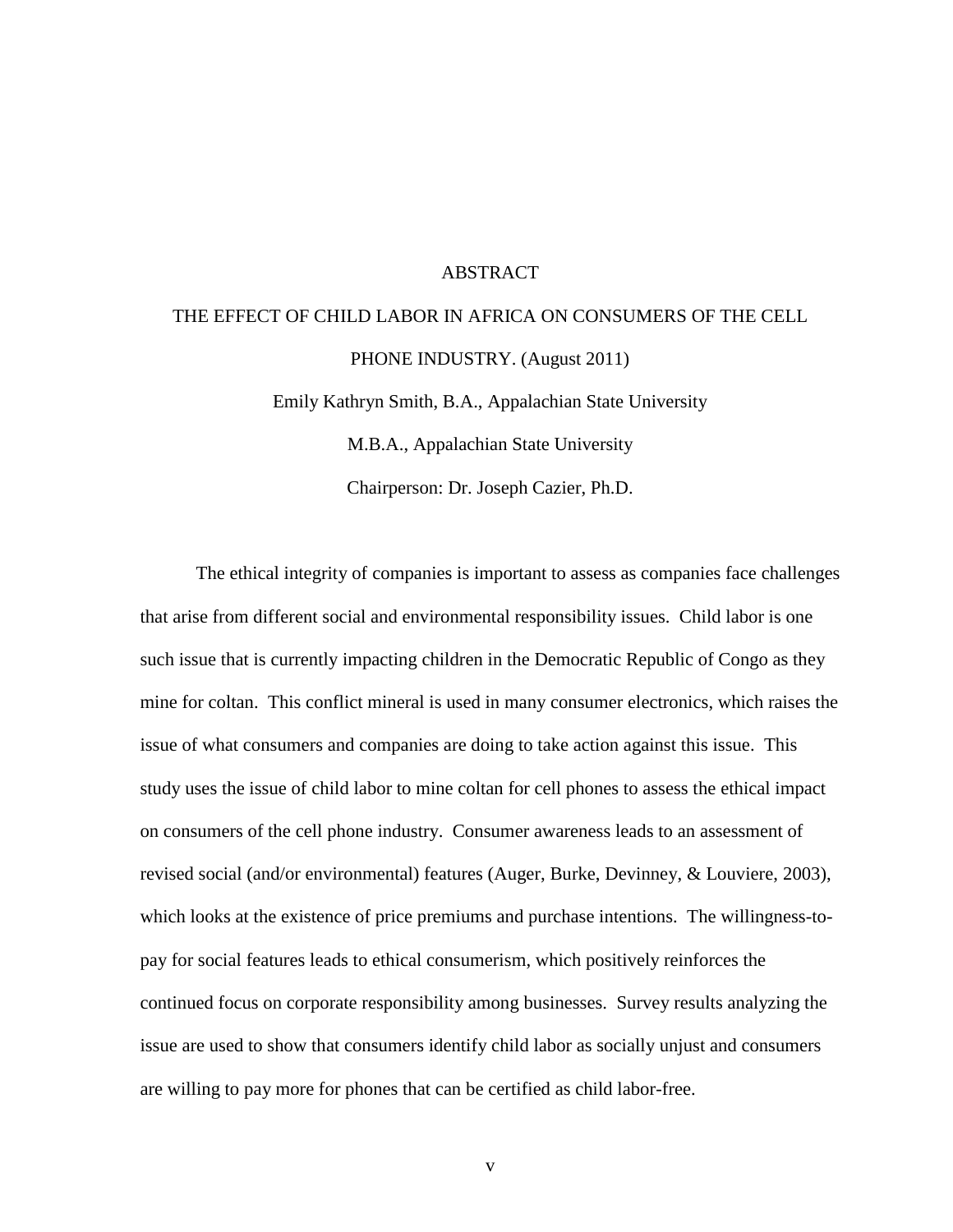# **Table of Contents**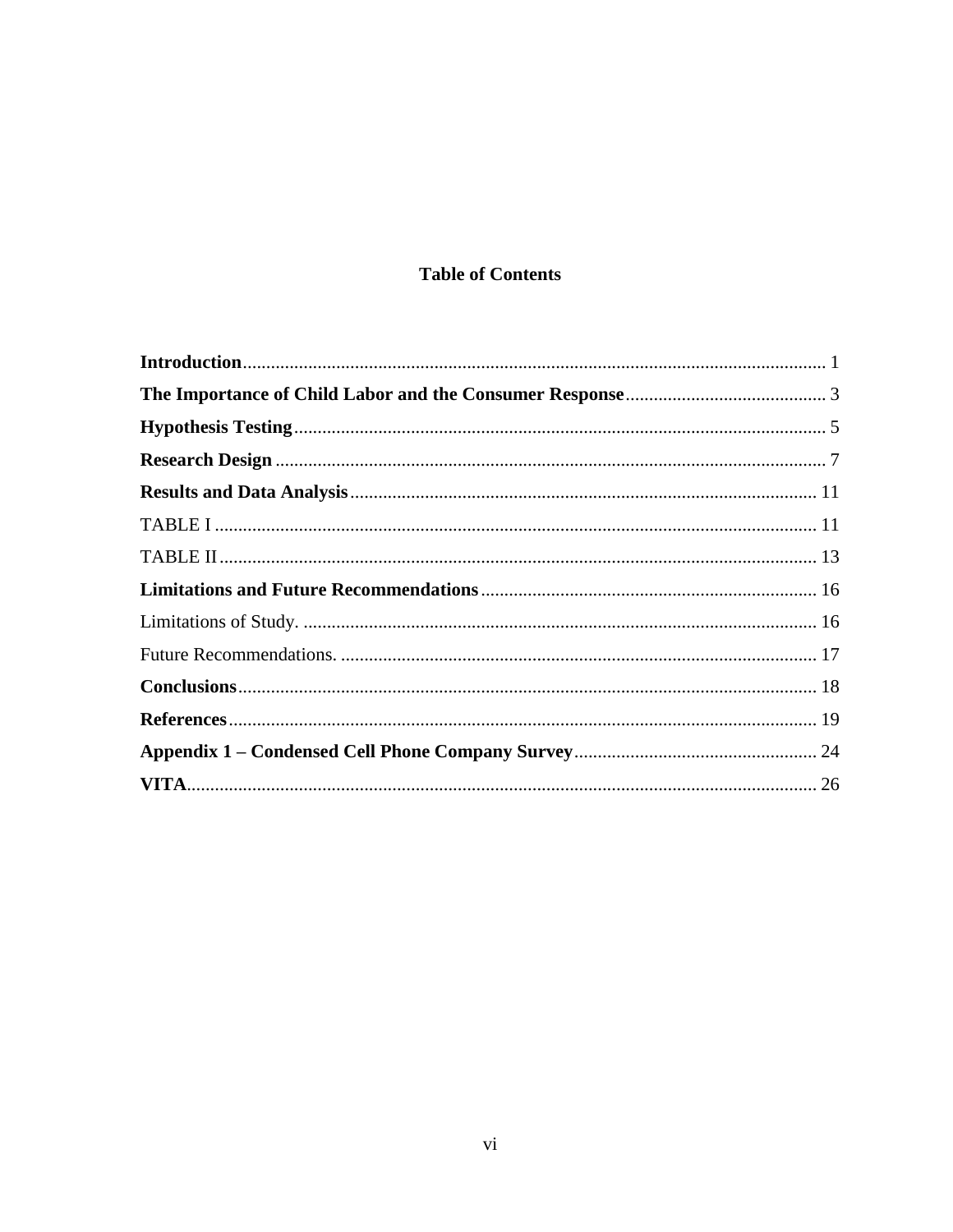# **The Effect of Child Labor in Africa on Consumers in the Cell Phone Industry Introduction**

<span id="page-6-0"></span>Ethics continues to be an increasingly important topic in business, especially as consumers demand greater transparency and ethical integrity from the business world. As supply chains extend globally, companies are forced to pay more attention to the social responsibility factors within their businesses and address ethical issues that arise along the supply chain. As businesses look to cut costs and increase profits through expanded supply chains, environmental and social responsibility issues, such as child labor, may begin to emerge.

These ethical issues have brought about standards of conduct for companies as consumers tend to react negatively when an ethical line has been crossed. This study specifically examines how the issue of child labor in coltan mining impacts the purchasing behaviors of consumers in the cell phone industry. Additionally, this paper looks at the relationship between child labor, consumer awareness of the issue, and reactions of ethical consumerism and purchase intentions. The consumer assessment of purchase intentions is in response to the renewed accountability of cell phone companies offering revised social (and/or environmental) features for cell phones. Ethical marketing can be used by responsible companies to inform consumers about the new social features and their importance (Shum & Yam, 2011). These concepts are tested through the use of detailed surveys to assess how consumers compare child labor to other issues, the reflection on the company's image, and consumers' willingness to pay price premiums for ethical features.

1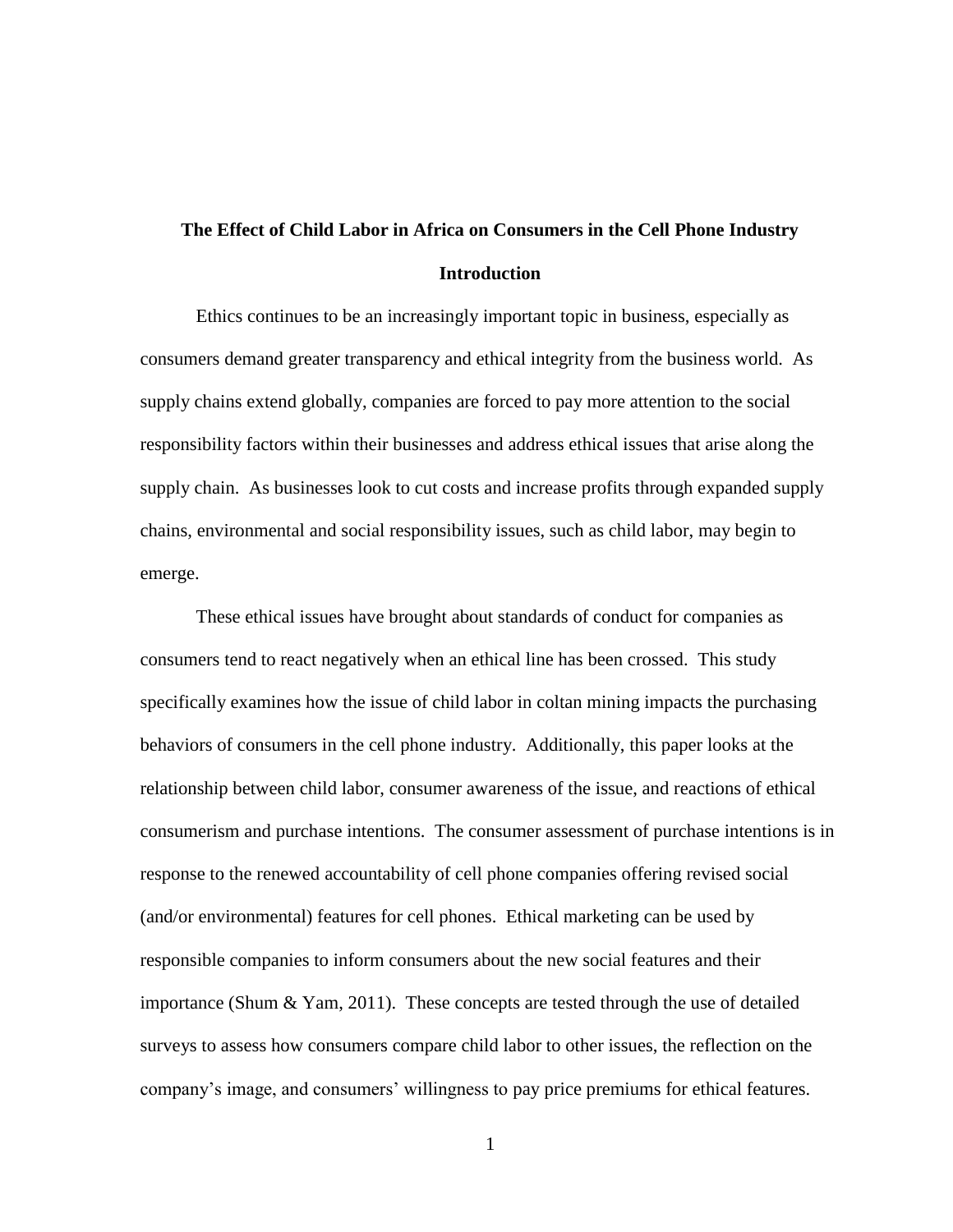For this study, the ethical dilemma of child labor in mining for coltan is the specific issue to be analyzed for its impact on consumer ethics within the cell phone industry.

**Key Words**: child labor, coltan, environmental features, ethical consumerism, ethical features, ethical marketing, price premiums, purchase intention, social features, willingnessto-pay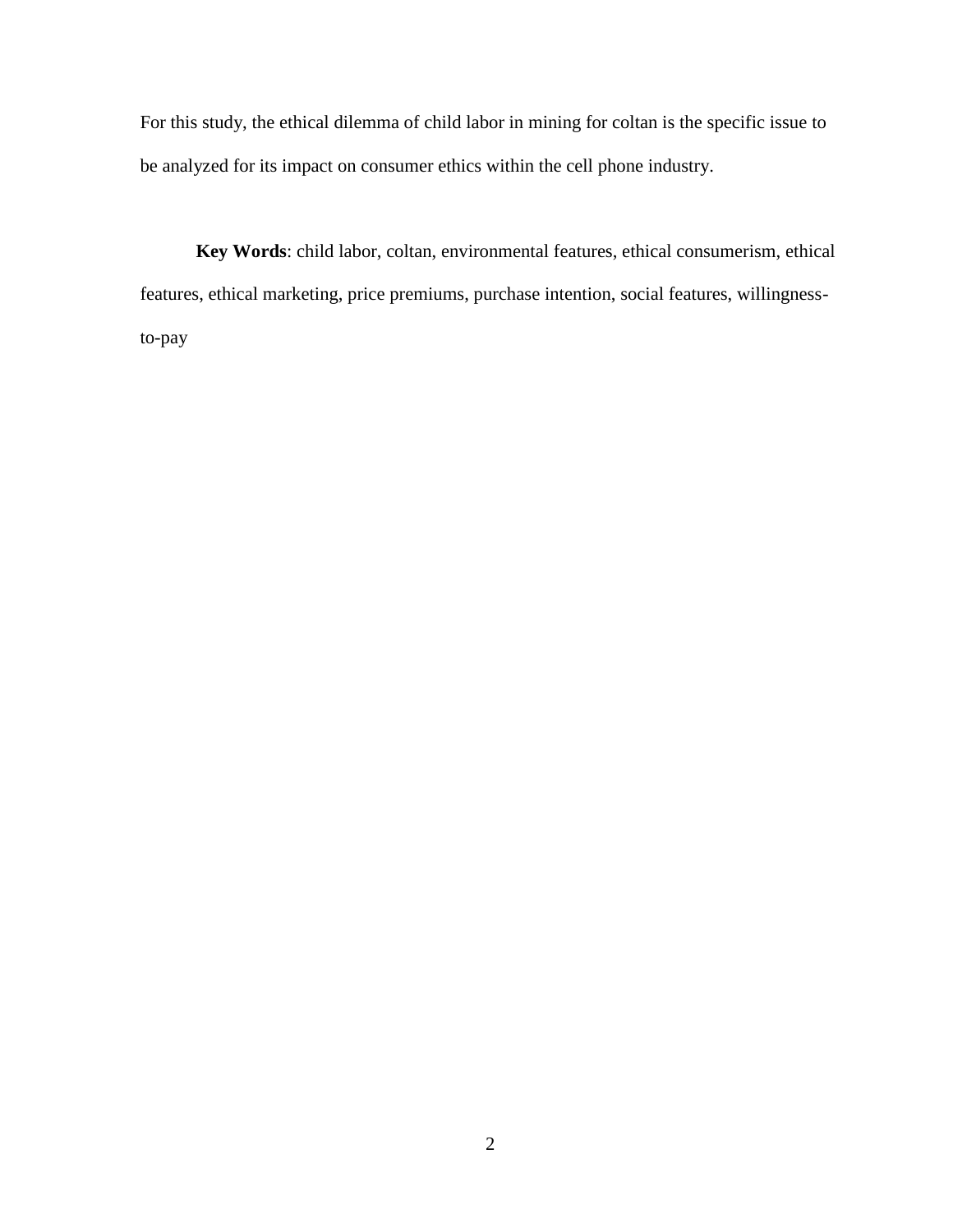### **The Importance of Child Labor and the Consumer Response**

<span id="page-8-0"></span>Coltan (columbite-tantalite) is a valuable ore used in many electronics, including cell phones, computers, television screens, and gaming systems (Gosine, 2008). This ore (also known as a conflict mineral) has important ethical consequences because child labor is being used in the mining of coltan in the Democratic Republic of Congo (DRC). Although coltan is mined ethically in other countries, including Australia, Brazil, and Canada, eighty-percent of the world's coltan suppliers are from the DRC, which increases the severity of the issue (Smith, 2011). Children are being forced to work in dangerous, slave-like conditions run by rebels in the country's prevalent war and violence. The illegal trafficking of the ore causes illegally-mined coltan to get mixed in with legally-mined coltan, where it is all priced and made available to manufacturers across the globe (Molango, 2008/2009).

Consumer awareness of the DRC's child labor atrocities would likely cause consumers to evaluate how they are impacted by the issue when buying a cell phone. Previous studies that have assessed child labor in other industries show that ethical issues are important when looking at consumer behavior (Auger et al., 2003; Crane & Kazmi, 2010). Other research has shown that this is especially true when information is available about the issue (Valor, 2007). Thus, consumers are likely to be ethically impacted by coltan mining due to the importance of child labor as a social issue. The purpose of the survey research methods is to look at consumers' purchase intentions along with price premiums for ethical cell phone features to assess this child labor issue.

3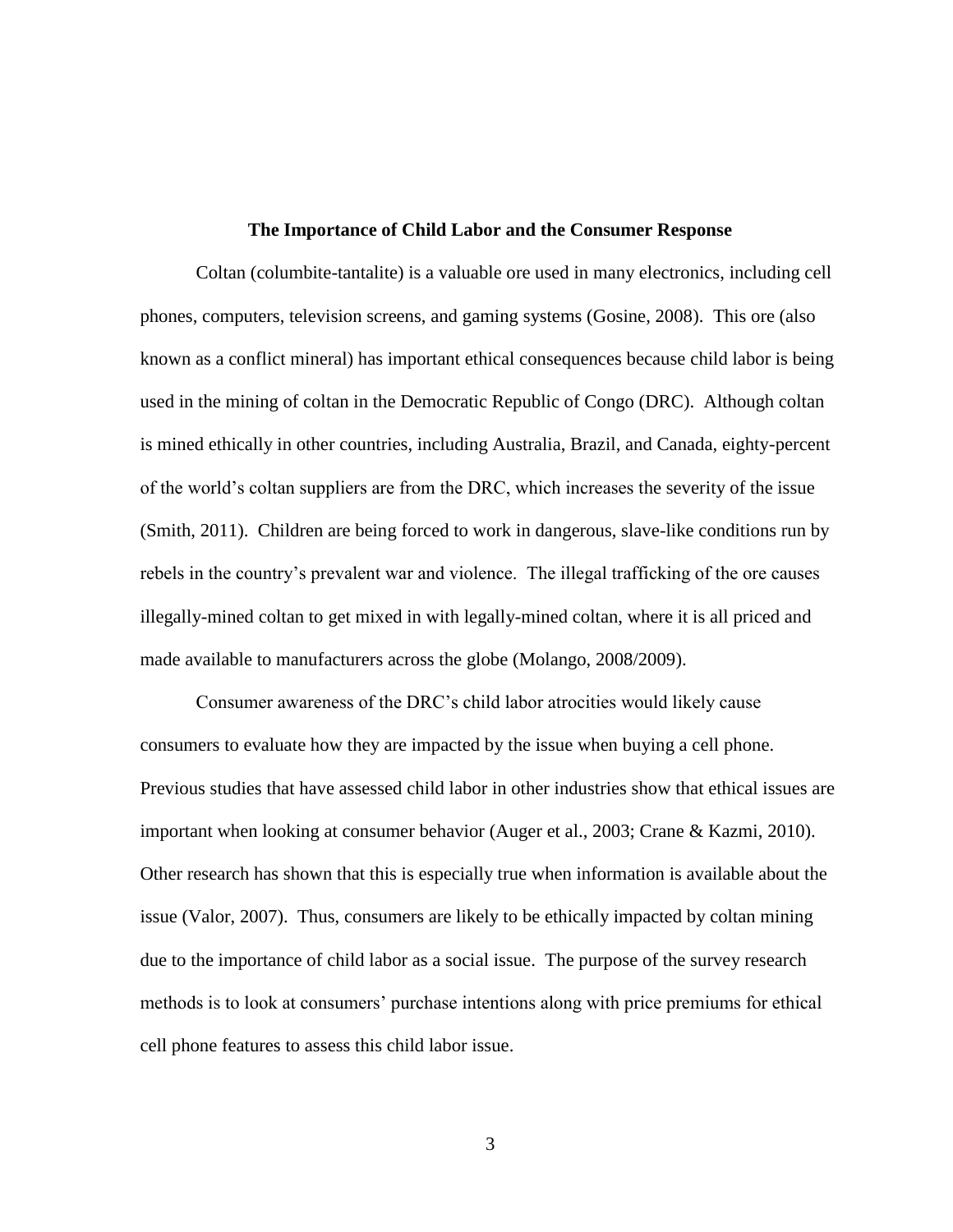Additionally, issue awareness has the ability to impact the power of consumers to pressure cell phone companies to be more socially responsible. This has been seen previously in consumers' reactions to Nike's labor abuses, which included the use of child labor among other poor labor conditions (Winstanley, Clark, & Leeson, 2002; Jensen, 1998). In resisting instituting reform, the company lost consumers and its image and business suffered greatly. Therefore, if the research methods show that consumers are impacted by the issue, then cell phone companies need to be sure to institute ethical sourcing measures and develop revised social (and environmental) features for the cell phones that reflect ethical integrity. Ethical marketing can also be used by cell phone companies to communicate with and build relations with customers. Additionally, ethical marketing is an important tool to inform customers about the revised social features offered for cell phones (Shum & Yam, 2011).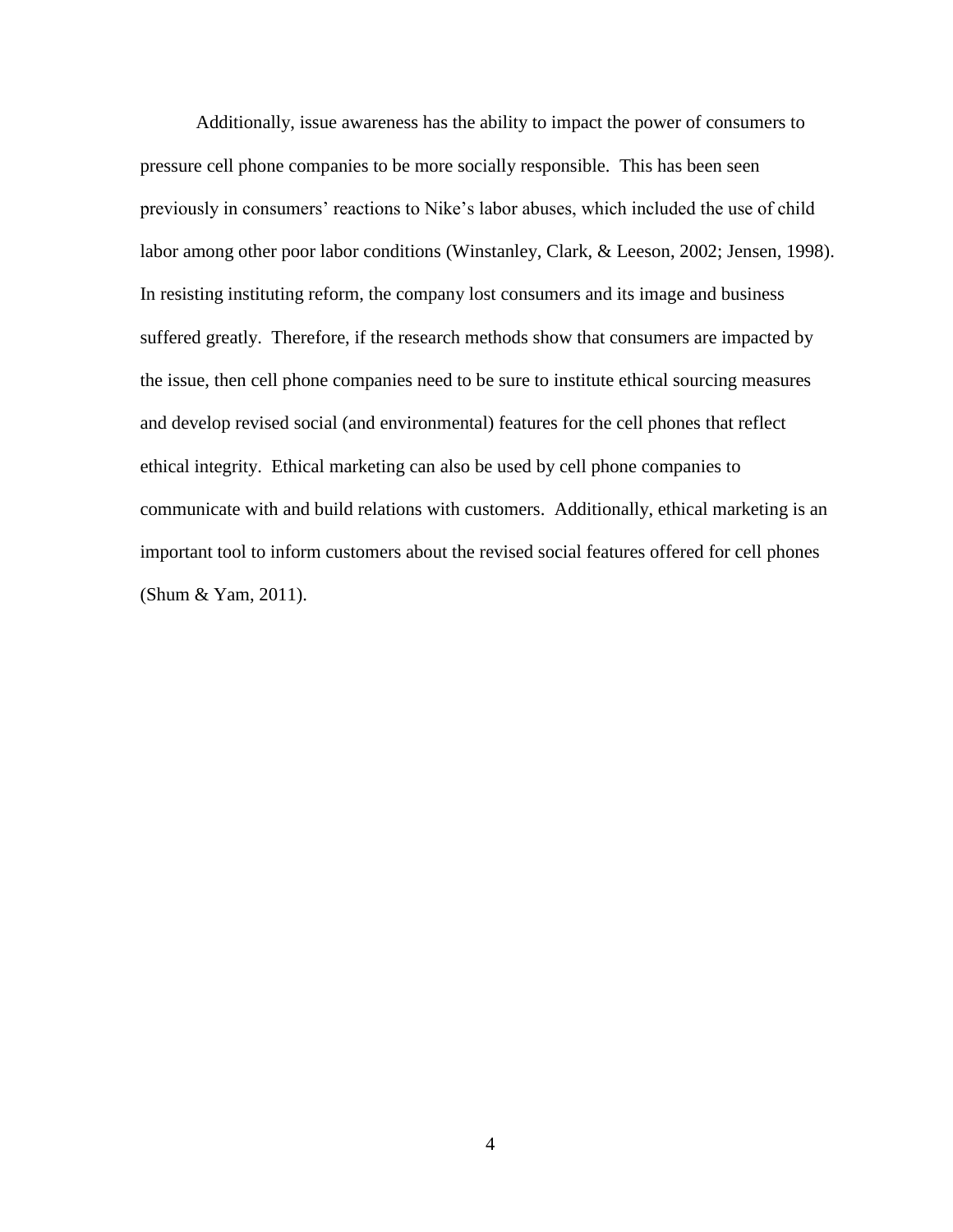# **Hypothesis Testing**

<span id="page-10-0"></span>Studies have shown that consumer awareness of social and environmental issues impacts purchase intentions and ethical consumerism (Auger et al., 2003; Schuler & Christmann, 2011). The effects of child labor exploitation will thus impact consumer behavior in the cell phone industry, especially with regards to purchasing. Ideally, this study seeks to evaluate how the social responsibility of companies in response to ethical infractions can promote ethical consumerism, with the use of revised social features for example. It is essential for the research study to look at the issue of child labor among similar social and environmental issues in order to assess its importance in the eyes of consumers. The assessment of importance is useful in determining how consumers will respond to the revised ethical feature, which leads us to our first hypothesis.

**H1**: *Consumers find child labor to be the most important issue when compared with other relevant social and environmental issues.*

Purchase intentions should also be evaluated to show the monetary value that consumers place on the revised ethical attributes of cell phones. Higher price premiums reflect a greater ethical integrity of products, but it is up to consumers to decide what additional cost value is an appropriate reflection of how features should be evaluated. Some features may be over or undervalued based on consumer perceptions of the worth of the new feature. These ideas are demonstrated through the second hypothesis.

**H2***: Consumers who value ethical responsibility are willing to pay significantly more for a cell phone that was made without the use of child labor.*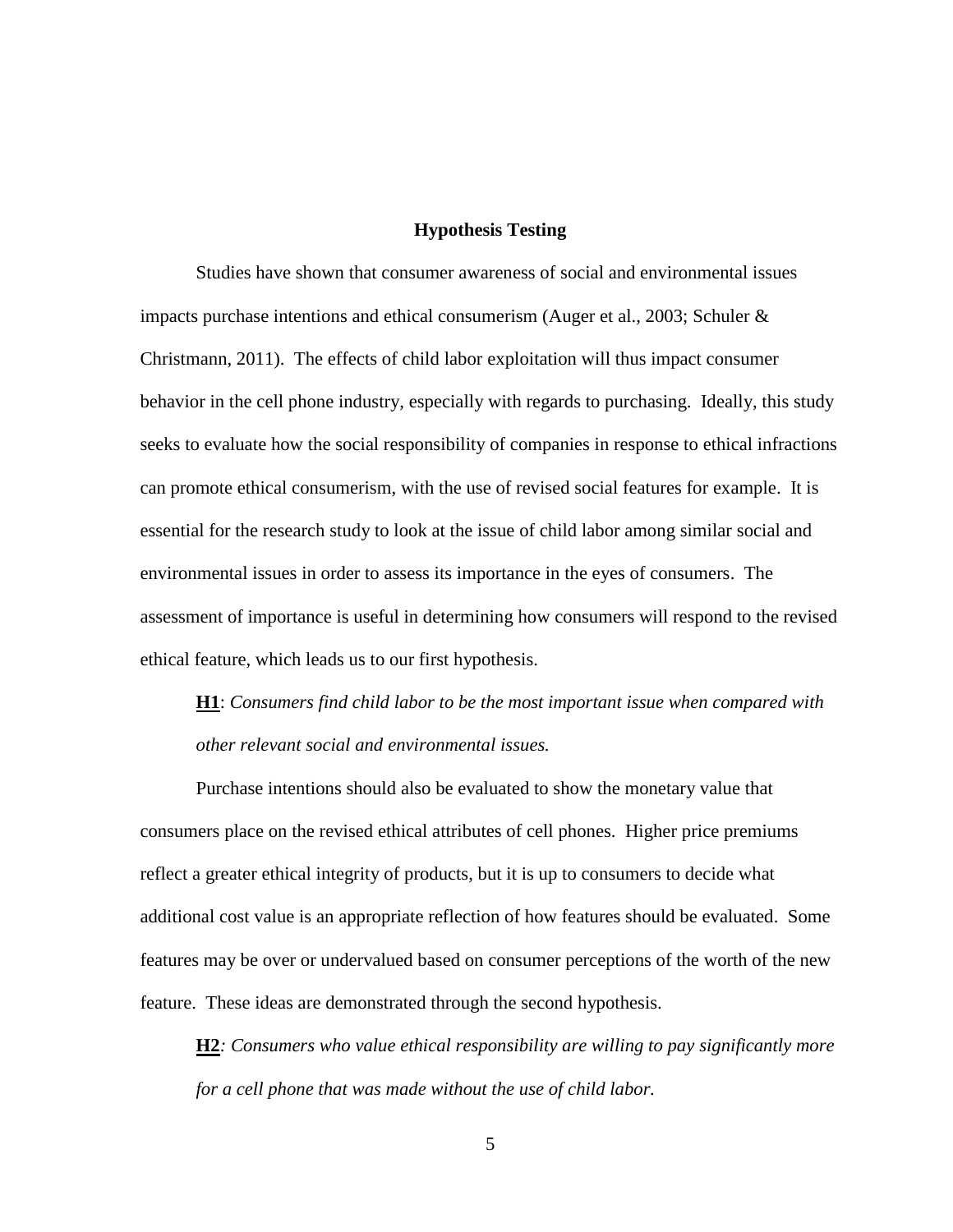In addition, just as consumers analyze their purchase intentions, cell phone companies must also be evaluated for the steps taken to eliminate the use of child labor in the production of cell phones. For example, finding means of production without child labor improves a company's ethical integrity. Therefore, the final hypothesis addresses the company's image as rated by consumers in light of ethical improvements. This hypothesis is a valuable way to measure the impact of image and ethical marketing on a company.

**H3**: *The cell phone company's image will be viewed more favorably by consumers in response to the removal of child labor to ethically produce cell phones.*

Each hypothesis is to be assessed individually through the survey research methods in the next section. The research gathered will explore how consumers view the topic of child labor in coltan mining as it is challenged by the ethical integrity of a more socially responsible cell phone company.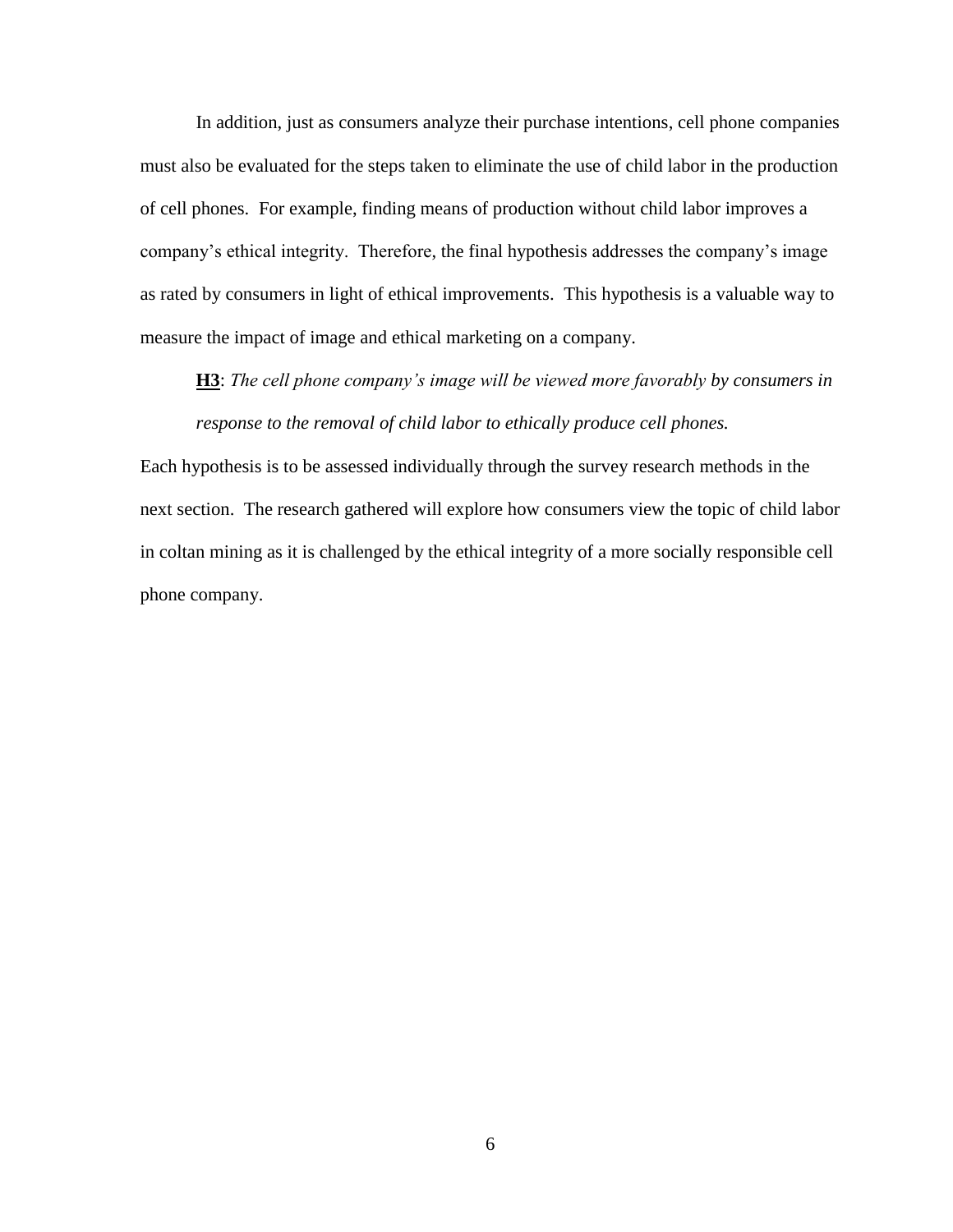## **Research Design**

<span id="page-12-0"></span>To research the hypothesis, a survey was created asking consumers how they felt about ethical issues in relation to purchasing cell phones from a fictional cell phone company (See Appendix 1). The fictional company, SmartCell, was described in order to prevent bias that could result from familiarity with existing cell phone companies. The scenario utilizing the fictitious company, where the variable of study was hidden among other variables, serves to minimize the gap between consumer purchase intentions and actual buying behavior to minimize inaccuracies and bias (Carrington, Neville, & Whitwell, 2010).

SmartCell is described as being unique by including socially responsible features for its cell phones. The following five issues were described as features for the cell phones, including: green, child labor-free, manufactured locally, recyclable, and a social responsibility project. Unique stickers were created to mark cell phones for the inclusion of the different features, including child labor. This range of stickers would mark the boxes inside which the phones are sold; similarly to how conflict-free diamonds are marked (Grant & Taylor, 2004). The surveyed "consumers" are then asked to first rank the issues by importance against each other (1-5). Then they are asked to respond to the following questions:

- 1) To assess each issue exclusively on how important the feature is to them
- 2) Would they talk about this feature to their friends
- 3) How would the inclusion of the feature affect their image of the company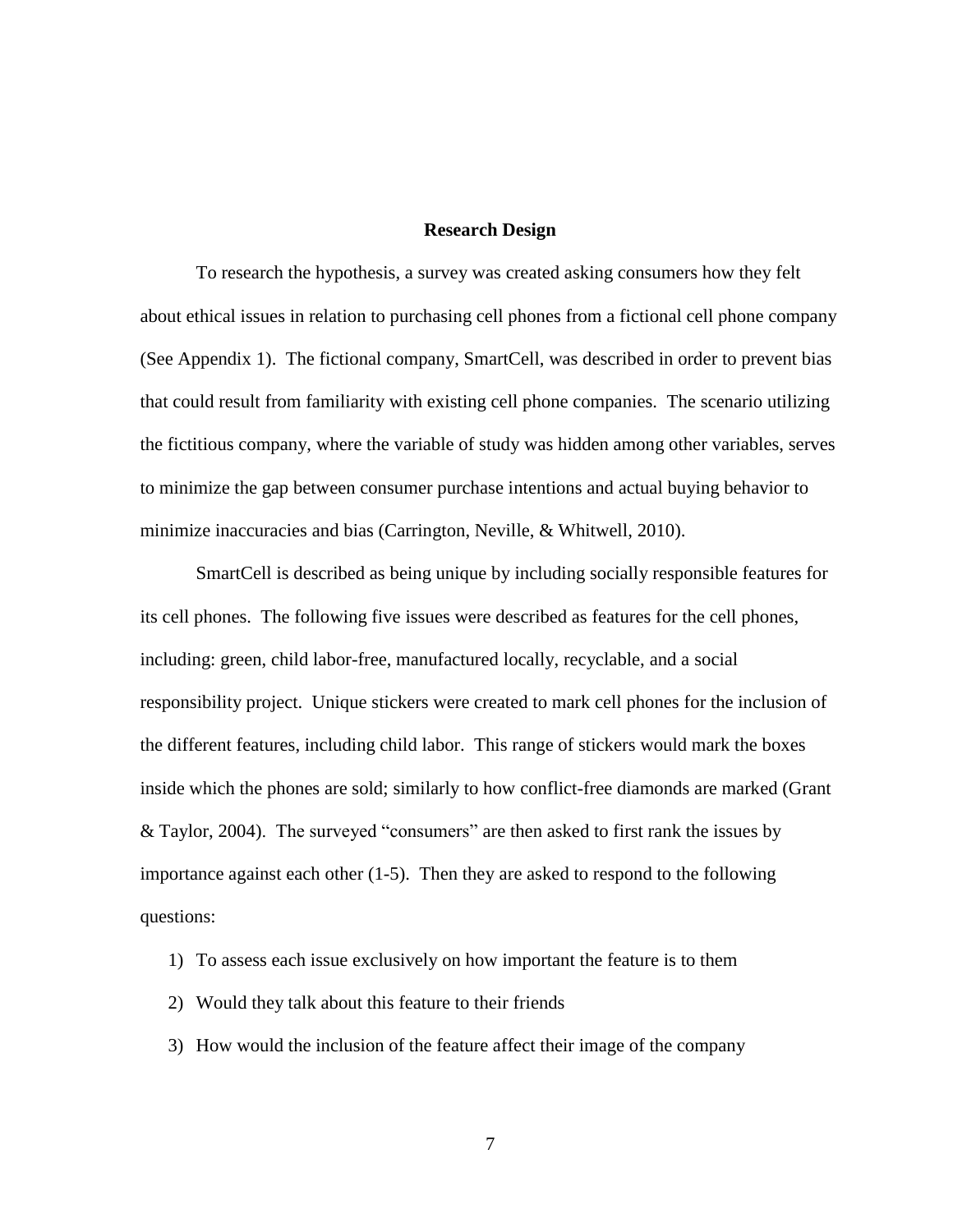4) How much extra would they be willing to pay for the inclusion of the feature as a one-time payment

Survey participants would then use the given scales for assessments 1-3 to rate their responses. For the fourth evaluation parameter participants are asked for each feature how much extra between \$0 and \$20 that they would be willing to pay for the feature and then assign the cost. The independent variables are the five different social and environmental issues. The dependent variables are the consumer assessments of importance, desire to talk about, effect on company image, and extra cost in relation to the issue being analyzed. The comparison features were chosen because they represent current issues in business ethics that many people feel strongly about. The issues were framed in the context of how they represent ethical features on cell phones and were described in the survey as follows:

- **Green**: Manufacturing cell phones is a complicated process that can potentially pollute the environment. In the production of this cell phone, no harm came to the environment, including no deforestation or chemicals released into the air or earth.
- **Child Labor-Free**: Coltan, a mineral used in cell phones, is currently being mined by children workers in Africa. These children have unsafe working conditions and many are dying. The minerals used in the production of this cell phone did not use child labor and were mined safely.
- **Manufactured Locally**: Many phone companies outsource jobs and many cell phones are manufactured in foreign countries at a lower cost, sending American jobs overseas. This cell phone was manufactured and assembled in the United States, in turn helping to promote local jobs.

8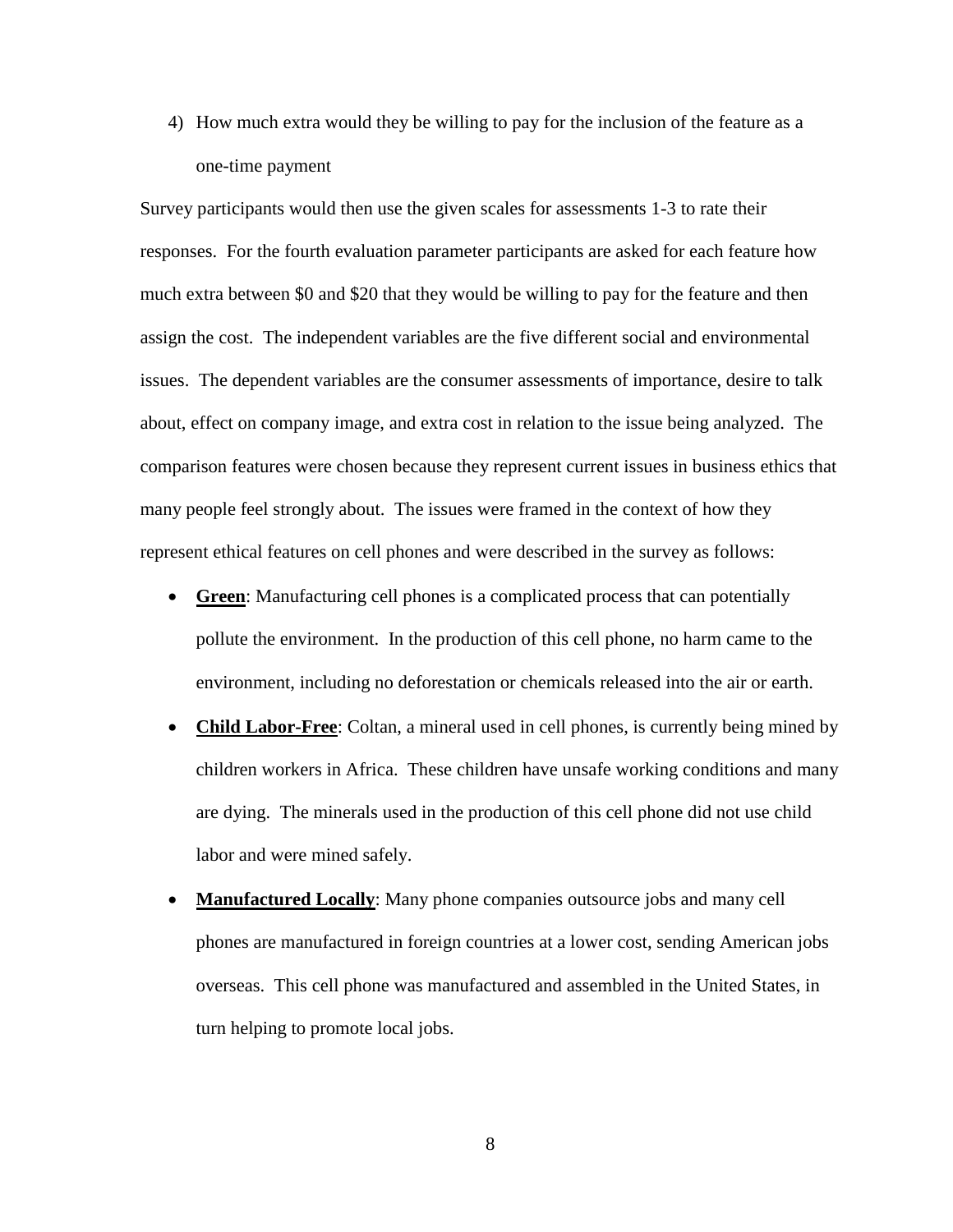- **Recyclable**: Many cell phone batteries and parts cannot be recycled; therefore they are thrown away, causing environmental harm and waste containment issues. This cell phone is completely recyclable, including the battery, and all cell phones can be recycled at any SmartCell location.
- **Social Responsibility Project**: Our Company strives to give back to the community by supporting various philanthropies (community service projects). A portion of the funds from the sale of this cell phone go to supporting local philanthropies, such as Cancer research and standardizing working conditions.

In the end, the purpose of the survey is to identify what of these features are most important to include on a cell phone and relate this data to the underlying theories of ethical consumerism, purchase intentions, and ethical marketing.

Survey participants were selected at random, with no regard to any of their demographic features. The intention was to survey a wide range of people with the hope of gathering over 250 responses. The surveying was done on a college campus, in malls, and out in the general public to gather a wide variety of research. Participants were asked to take part in the survey without regard to demographics. To generate participation and interest, participants were offered the chance to put their email in a drawing to win a gift card to the cell phone company of their choice. Additionally, a demographics section was included to help reveal how different groups view the issues, especially since participants are anonymous and randomly selected. Demographic variables give additional measures for analysis.

Once all the surveying is complete, the survey data was compiled and analyzed for the importance of the issues, the effect on a company's image, and for how much the consumers would be willing to pay for an ethical product. These measures should ultimately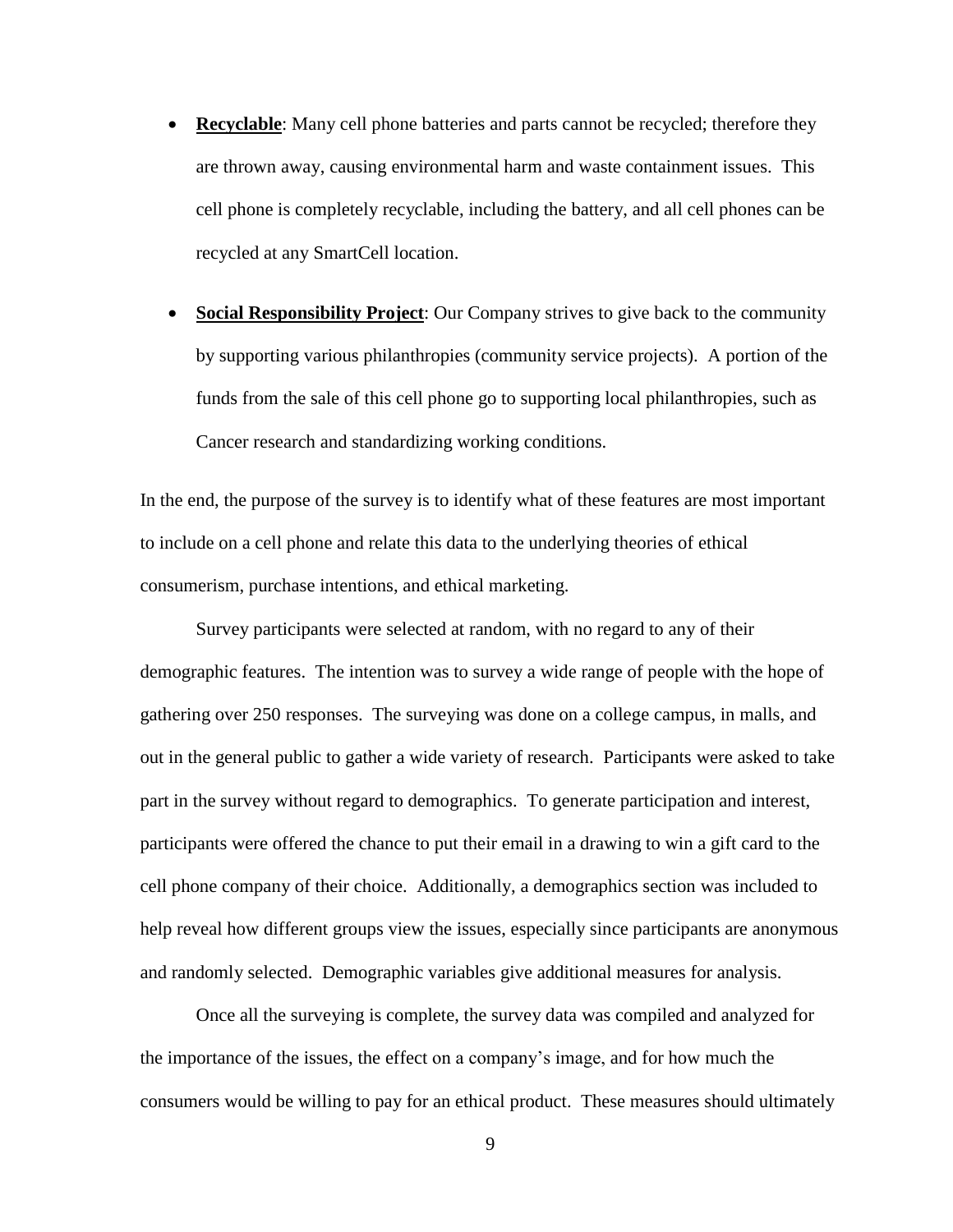indicate the importance of ethical marketing for these issues. How child labor is assessed in the data collection should serve as an indication of how consumers would act if a company were to offer these features. Since no such company currently exists, the purchase behavior cannot be measured; therefore, the customer's purchase intention is the only basis for measure in the survey.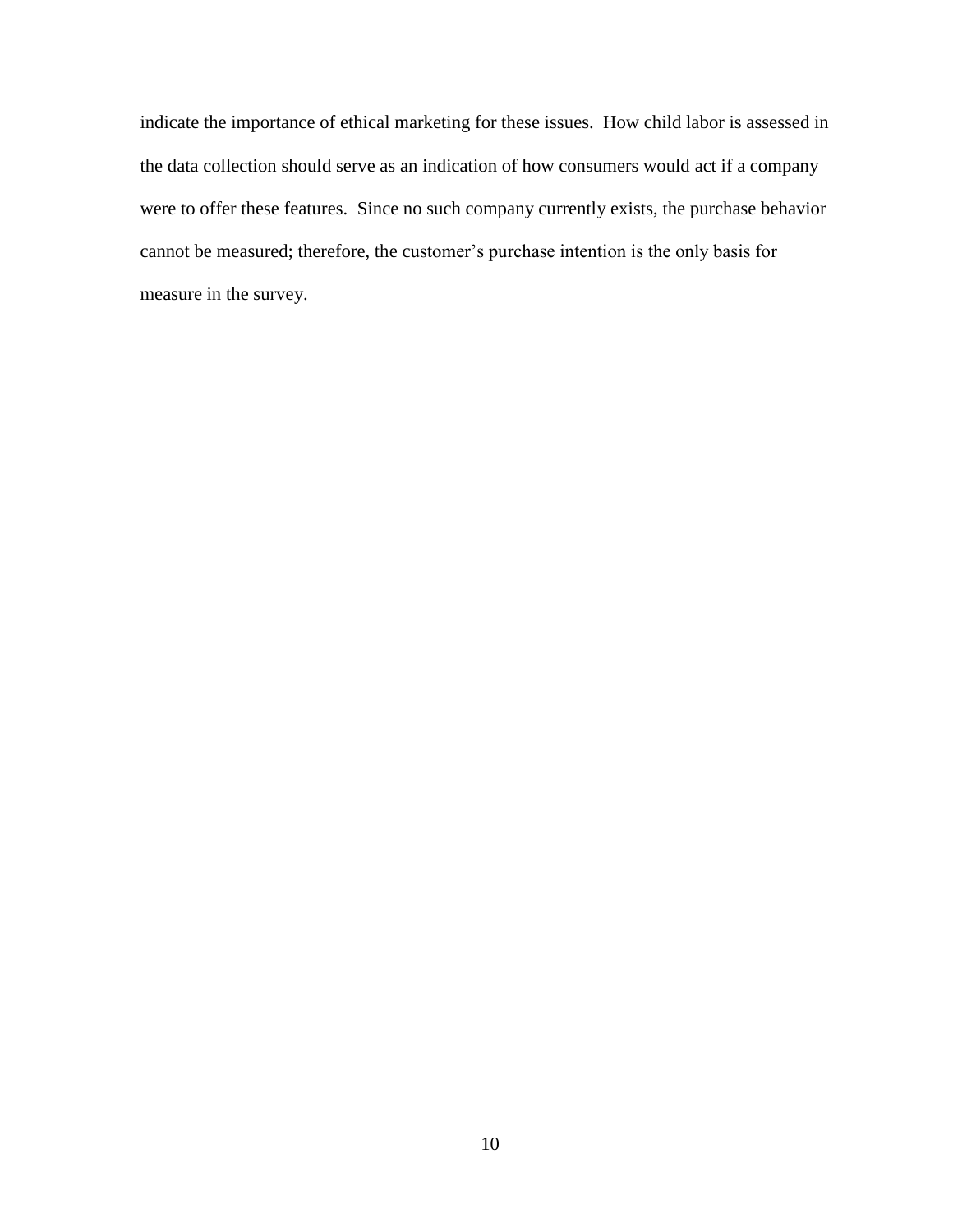# **Results and Data Analysis**

<span id="page-16-0"></span>The study was conducted through a survey across a random sample of 250 respondents surveyed in varying public locations across North Carolina. A total of 150 respondents filled out surveys with data that was usable. The lack of usable data was primarily due to participants' failure to correctly follow the survey directions for at least one part of the survey. Thus, the demographic information presented in the table reflects only those respondents who filled out the entire survey correctly. Table I shows the important demographic variables from the survey respondents.

# TABLE I

<span id="page-16-1"></span>

| <b>Demographic</b><br><b>Variable</b> |                      | <b>Percent of</b><br><b>Population</b><br><b>Surveyed</b> |
|---------------------------------------|----------------------|-----------------------------------------------------------|
| 1) Gender                             | Male                 | 52%                                                       |
|                                       | Female               | 48%                                                       |
| $2)$ Age                              | Under 18             | 0%                                                        |
|                                       | $18 - 25$            | 55.3%                                                     |
|                                       | $25 - 40$            | 21.3%                                                     |
|                                       | $40 - 60$            | 17.3%                                                     |
|                                       | $60+$                | 6%                                                        |
| 5) Annual Individual<br><b>Income</b> | $$0 - $25,000$       | 46%                                                       |
|                                       | $$25,000 - $50,000$  | 28%                                                       |
|                                       | $$50,000 - $75,000$  | 10%                                                       |
|                                       | $$75,000 - $100,000$ | 8.7%                                                      |
|                                       | $$100,000 +$         | 7.3%                                                      |

# *Demographic Information from Survey Respondents*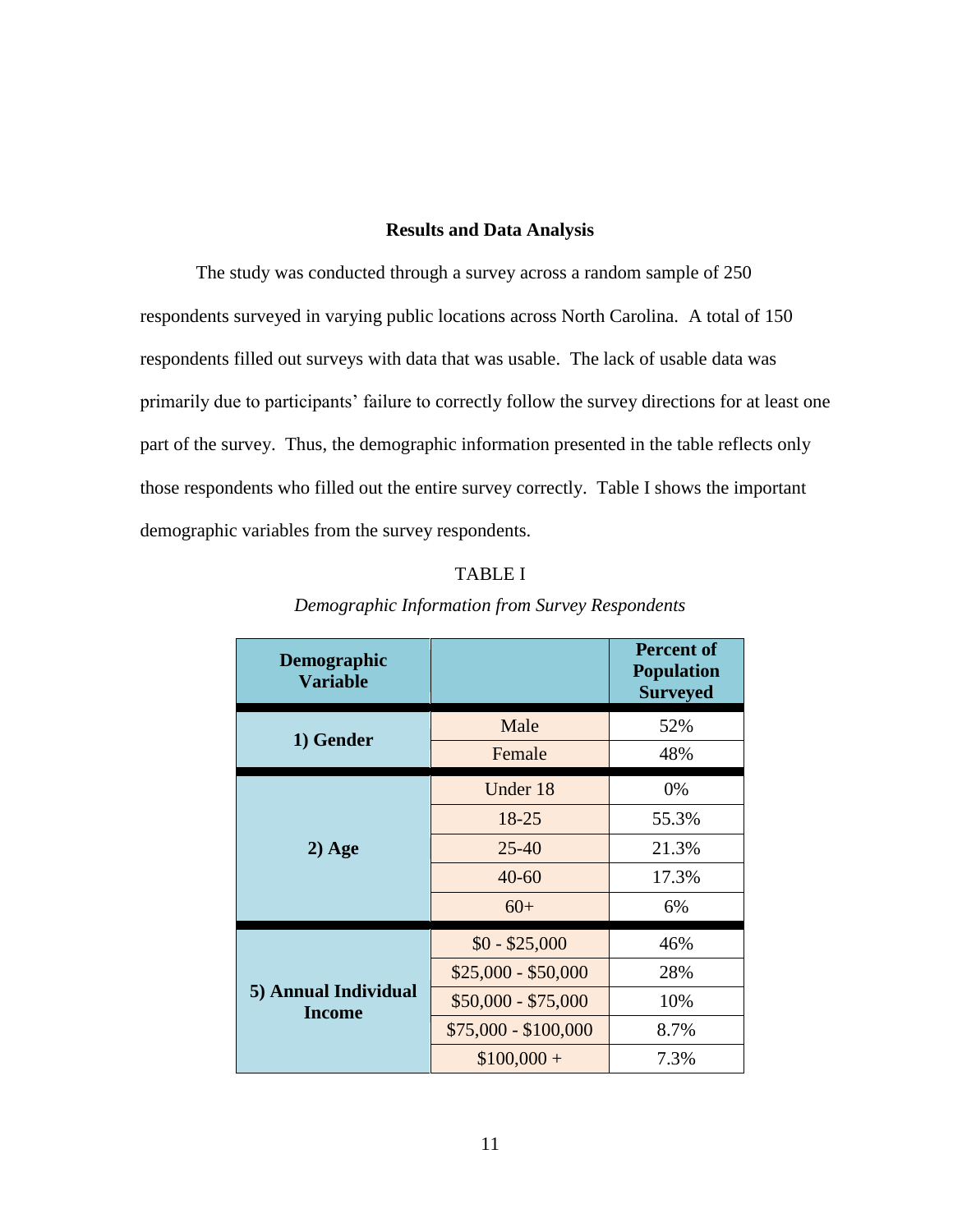The table shows that an even distribution of gender took the survey; although, younger people and people with mid-level incomes captured a higher percentage of the respondents. Future studies can assess the impact of these demographic variables on the responses.

This study focuses on analyzing the ethical impact of child labor from coltan mining on cell phone users. The following hypotheses were used to draw conclusions about the child labor revised ethical feature and its relationship with ethical consumers:

**H1**: *Consumers find child labor to be the most important issue when compared with other relevant social and environmental issues.*

**H2***: Consumers who value ethical responsibility are willing to pay significantly more for a cell phone that was made without the use of child labor.*

**H3**: *The cell phone company's image will be viewed more favorably by consumers in response to the removal of child labor to ethically produce cell phones.*

Table II shows the means (M) and standard deviations (SD) for each ethical cell phone feature and their relationship with the four analysis questions. This table provides a good overview of how survey participants responded to the survey.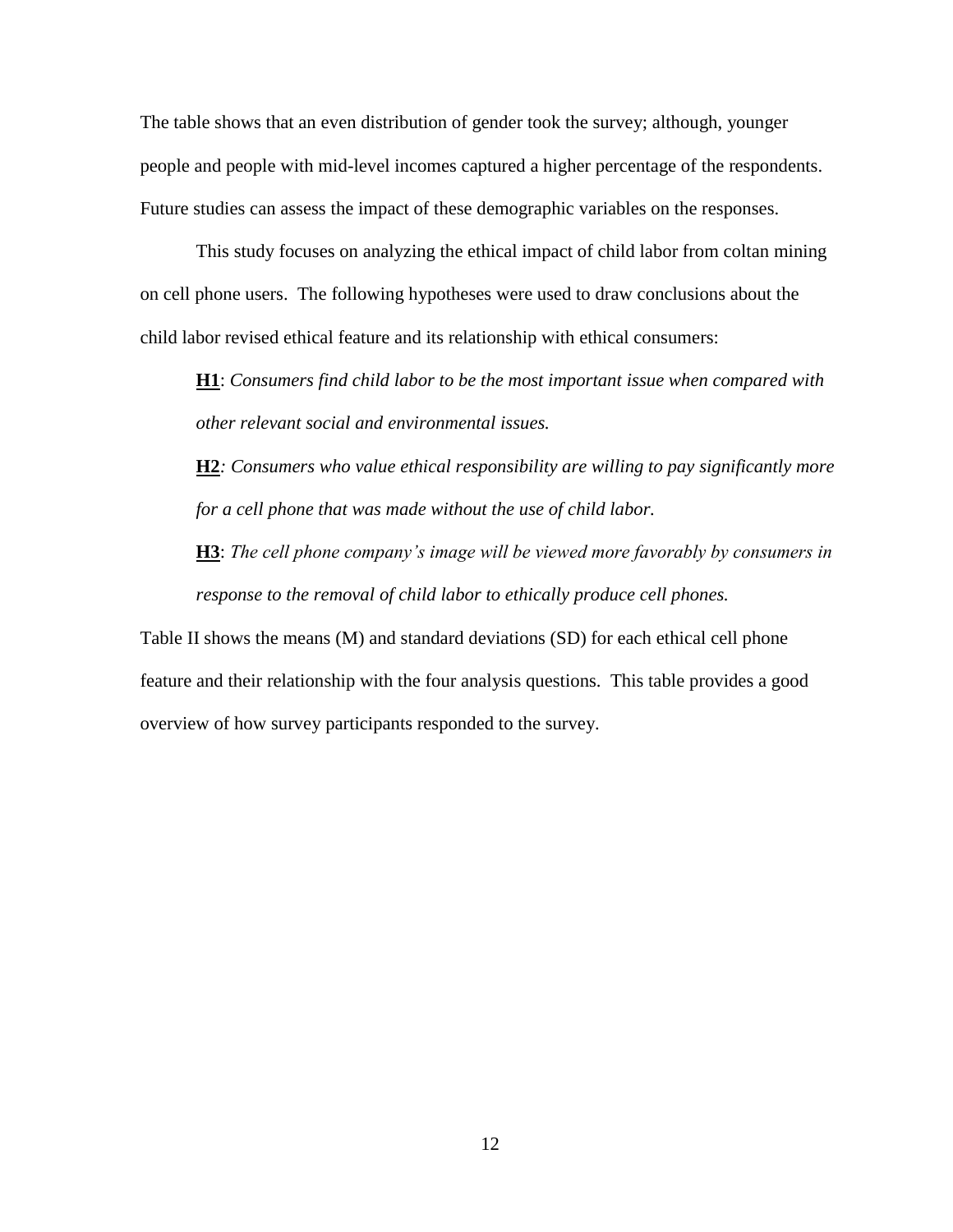| Features                            | <b>Sticker</b> | Importance<br>Assess<br>$(1-5)$ |                        |             | Feature (1-5)?<br>Talk About | Image $(1-5)$ ? | <b>Affect Company</b> | Much Extra (\$)?<br>Would Pay How |           |
|-------------------------------------|----------------|---------------------------------|------------------------|-------------|------------------------------|-----------------|-----------------------|-----------------------------------|-----------|
| Mean / Standard Deviation           |                | $\boxtimes$                     | $\overline{\text{SD}}$ | $\mathbb N$ | $\overline{\text{S}}$        | $\boxtimes$     | $\overline{\text{S}}$ | $\boxtimes$                       | <b>GS</b> |
| Green                               |                | 3.93                            | 1.03                   | 3.41        | 1.07                         | 4.08            | 0.99                  | \$8.53                            | 6.18      |
| Child Labor-<br>Free                | 外界             | 4.39                            | 0.91                   | 3.61        | 1.17                         | 4.38            | 0.86                  | \$11.40                           | 7.36      |
| Manufactured<br>Locally             |                | 3.80                            | 1.22                   | 3.44        | 1.28                         | 4.04            | 1.09                  | \$6.8\$                           | 7.14      |
| Recyclable                          |                | 3.95                            | 1.02                   | 3.31        | 1.15                         | 3.99            | 0.90                  | \$7.53                            | 6.41      |
| Responsibility<br>Project<br>Social |                | 3.71                            | 1.01                   | 3.09        | 1.18                         | 3.89            | 0.95                  | \$6.89                            | 6.27      |

# TABLE II

<span id="page-18-0"></span>*Descriptive Statistics Measuring Mean and Standard Deviation*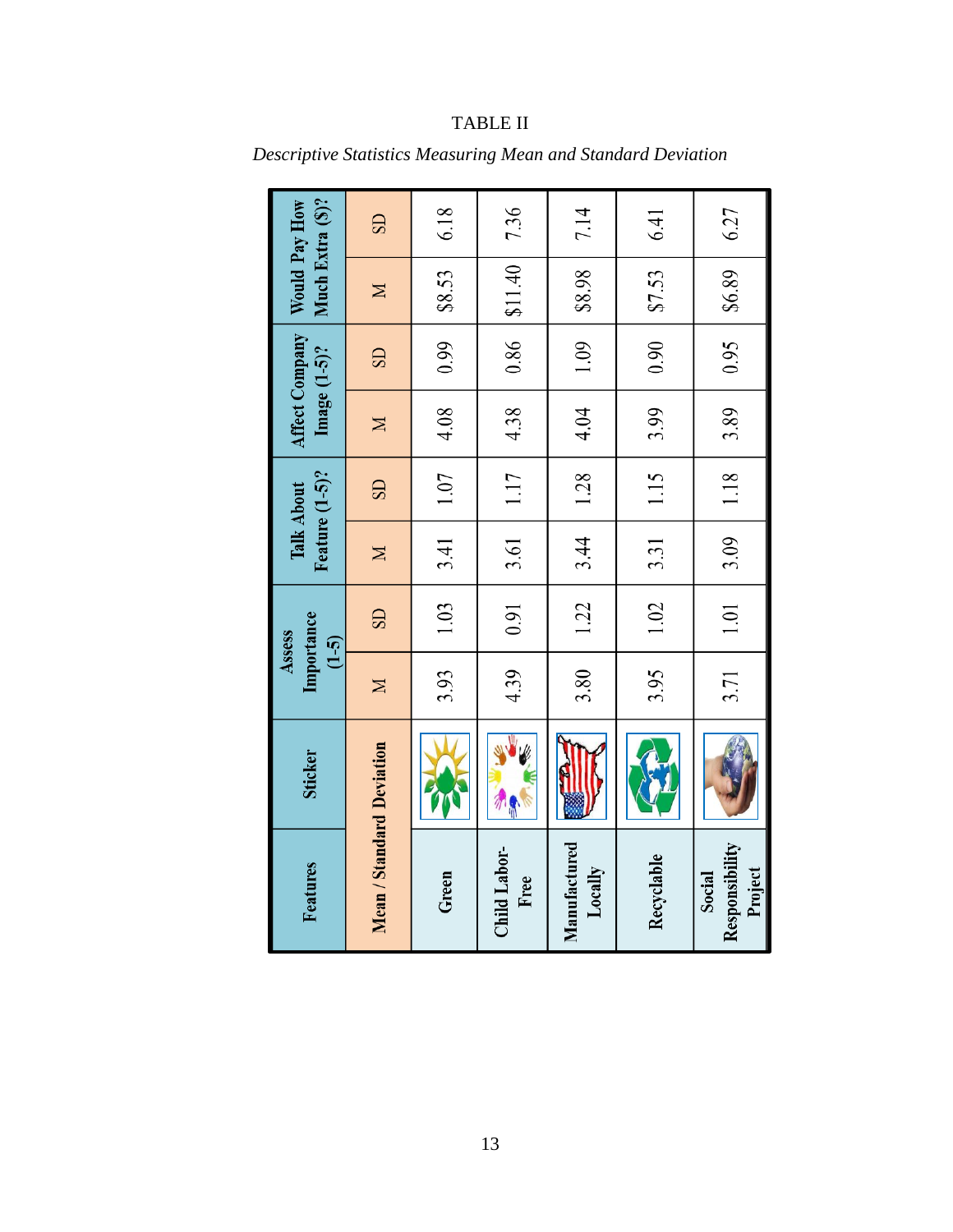To provide a valid statistical analysis of the data, the ANOVA Single-Factor data analysis was used to provide answers to the three hypothesis questions. This is a valid testing measure for the data sample because it provides a comprehensive view of each feature and looks at the relationship between the feature groups. The data analysis was run on the three feature assessments that relate to the three hypotheses. The results of these analyses are shown with the following assessments of each hypothesis.

The first hypothesis looked at the perceived importance of the child labor topic as compared to other social and environmental issues. Looking at the Mean values across all five features for the importance assessment, it can be concluded that the Child Labor-Free feature has the highest mean value with the lowest standard deviation, reflecting consistent responses. These numbers reflect that Hypothesis 1 is true, where Child Labor-Free is the most important ethical issue as compared to four other ethical and environmental issues.

The second hypothesis assessed consumers' willingness to pay a higher premium price for a cell phone that was not made with child labor. Table II's last assessment question can be used to evaluate, on average, how much more consumers are willing to spend for the inclusion of the different ethical features, specifically the Child Labor-Free feature. Child Labor clearly shows a significantly larger price premium than the other features. Thus, not only does the value confirm that Hypothesis 2 is correct; it also shows that consumers are willing to pay significantly higher dollar amount for the inclusion of this feature than they would be for any other ethical feature.

Hypothesis three's assessment of the favorable perceived value of the Child Labor-Free ethical feature is found to be true as evidenced by the highest mean variable, which shows the greatest positive effect on the company's image. The highest marks across all

14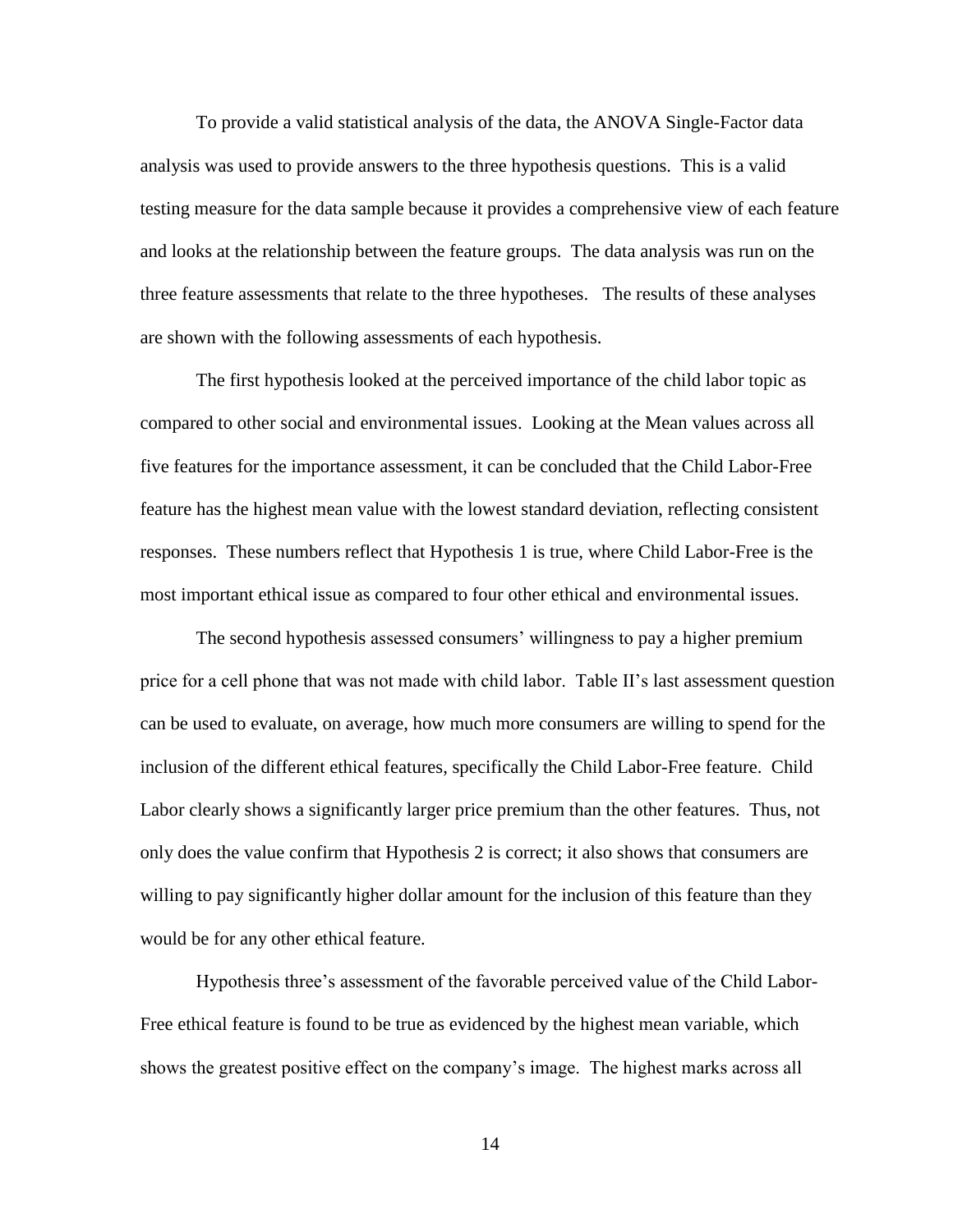question categories for the Child Labor-Free revised social feature show that all three hypotheses are supported and when compared to other ethical features, Child Labor is considered the most important according to the respondents from the randomly selected survey participants.

These results of the survey are further supported by a similar experiment's findings published in the *Journal of Business Ethics* which states that "Child labor is clearly the most important ethical feature in purchase/consideration probabilities, dominating a majority of functional features" (Auger et al., 2003, p. 291). Although the method and results of the experiment were different for the other study than those used in this paper, both studies yielded similar findings across different populations.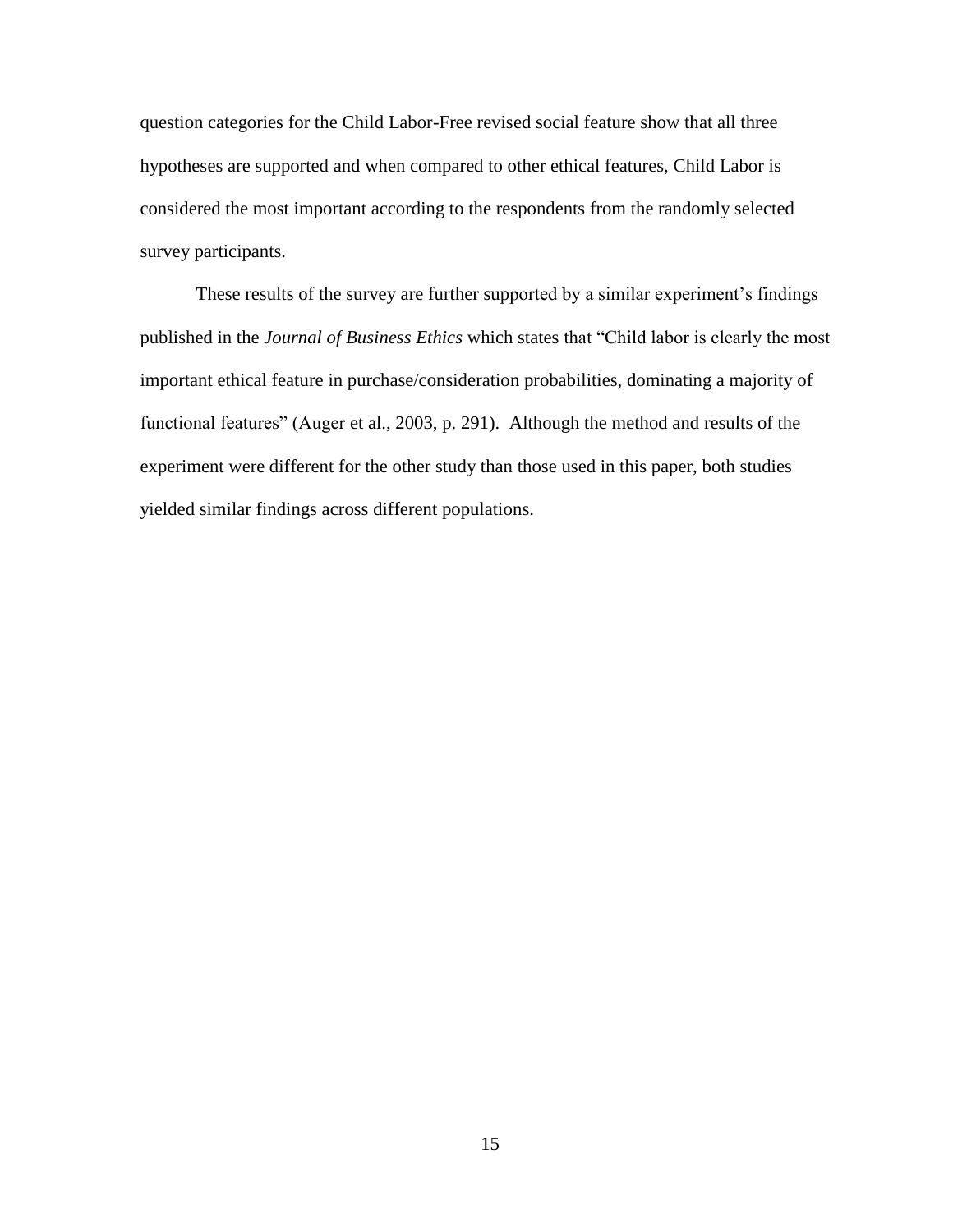# **Discussions and Practical Implications**

The analysis of the survey data showed that consumers do care about the issue of child labor in the mining of coltan for the cell phone industry. Thus, the concept of ethical consumerism is supported, as evidenced by consumers' willingness to pay higher price premiums to support ethical features on cell phones. With the high level of consumer support of social responsibility efforts, cell phone companies should take action to incorporate other ethical measures beyond product features, such as ethical sourcing of coltan, into an ethical marketing platform (Shum & Yam, 2011). The ethical consumerism that resulted from the high valuation of Child Labor-Free should serve as a platform for companies to expand corporate social responsibility efforts. Ethical marketing can augment the increased ethical integrity of a company by providing a way to inform consumers about company efforts and build relationships with these consumers on shared social and environmental ethical values.

# <span id="page-21-0"></span>**Limitations and Future Recommendations**

<span id="page-21-1"></span>**Limitations of Study.** Several limitations became evident through the course of this study. First, the population sample surveyed was too small, which accounted for greater problems when surveys were filled out inaccurately. If the same study is conducted again, a larger target population is recommended to leave room for inaccuracies. This study also only looked at a narrow set of ethical issues, which restricted the diversity of consumer responses. It is important to note that this study was the first to assess the atrocities of child labor in the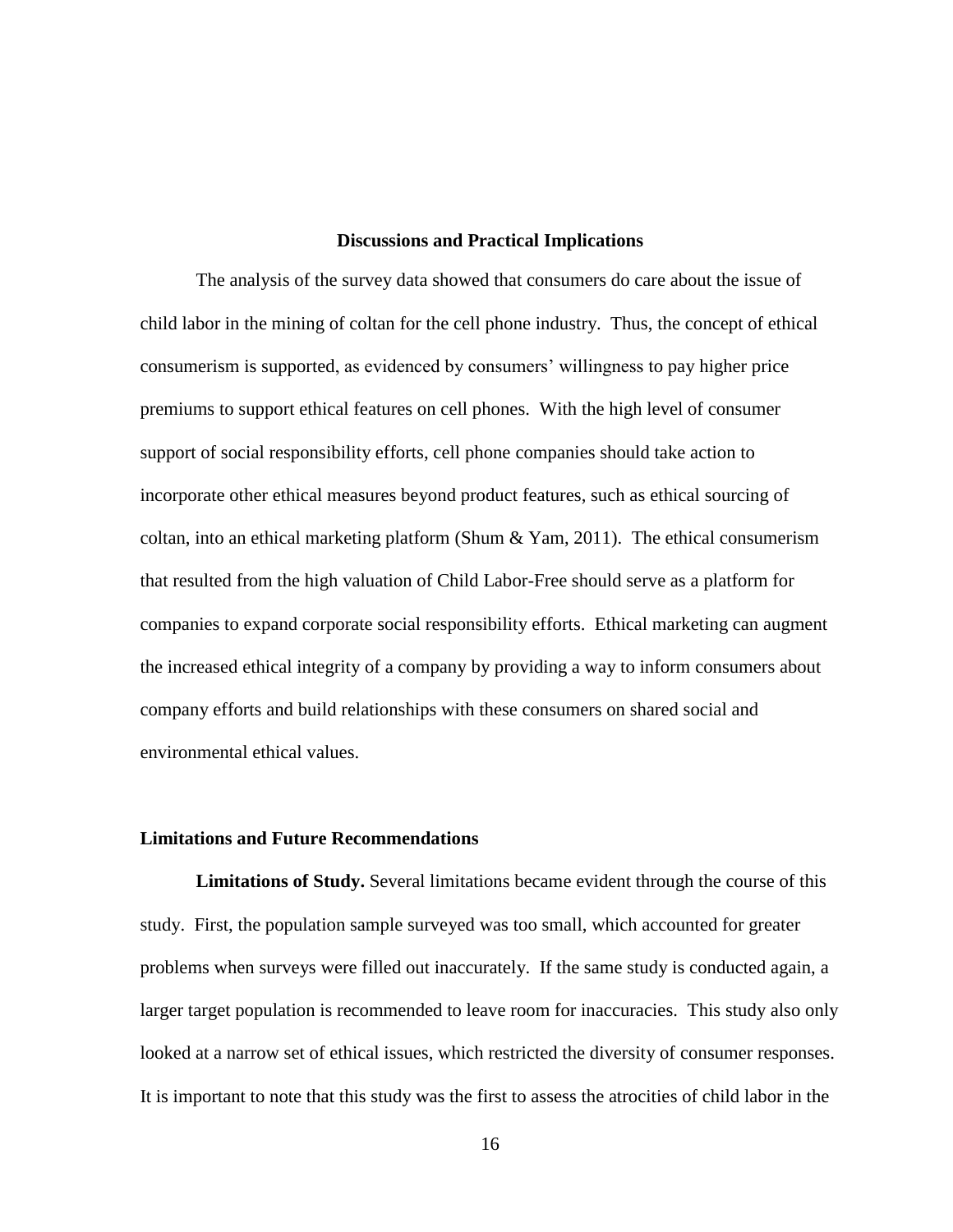DRC and relate the ethical issue to its impact on companies and consumers within the cell phone industry. Therefore, information was difficult to find and put together at times.

<span id="page-22-0"></span>**Future Recommendations.** The strongest future recommendation would be to take this study, since it was the first to cover this research area, and analyze the many areas in which the study can be broken down and further researched and elaborated. In the future, the study could benefit from a larger population sample for the survey and more variables for assessment, along with the use of control variables to increase the validity of the study. Adding the impact of actual purchase behavior beyond just purchase intentions for ethical situations would add a new aspect to the study that may prove to be an even stronger indication of consumer behaviors.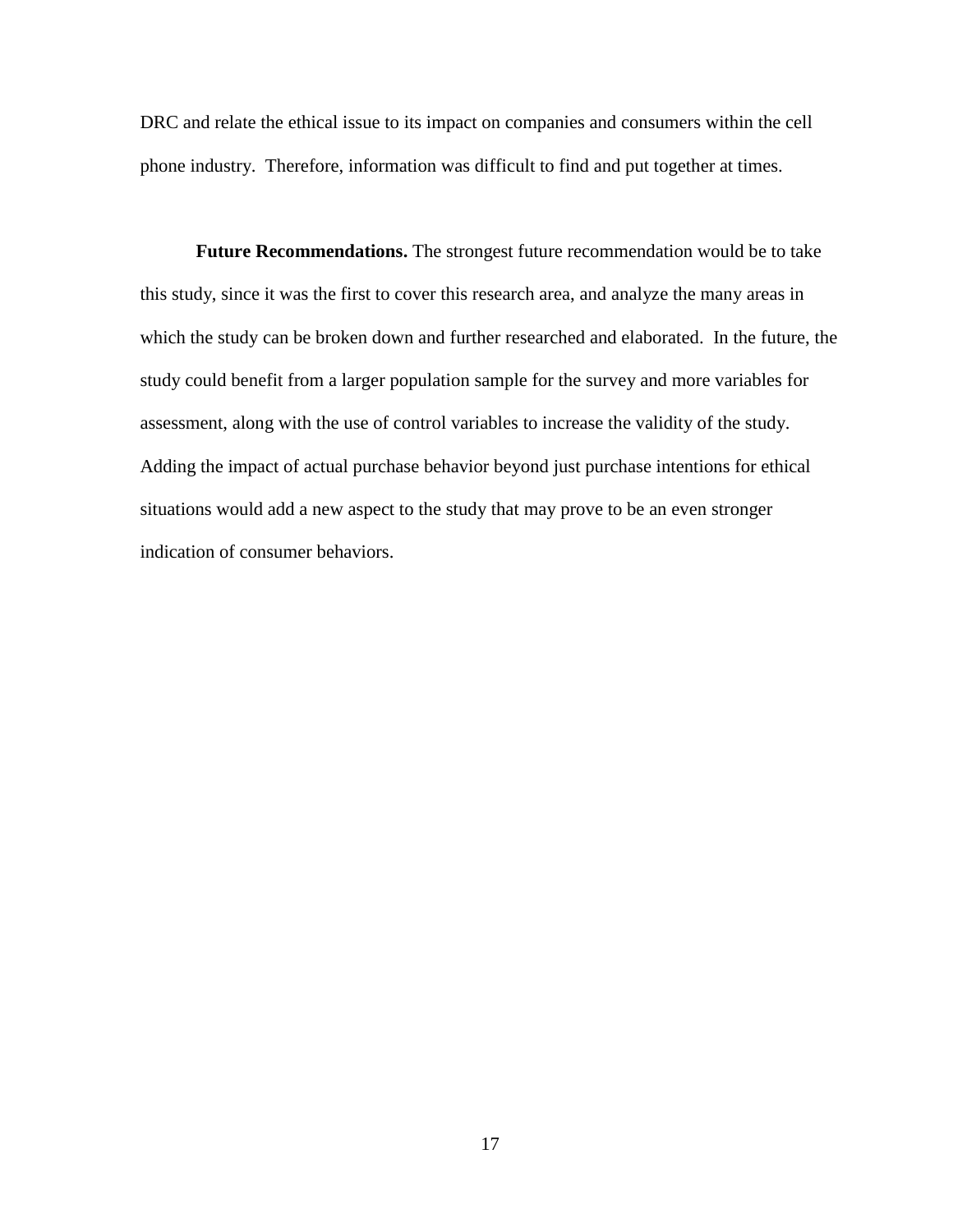# **Conclusions**

<span id="page-23-0"></span>The impact of child labor on the purchasing behavior of cell phone consumers demonstrates the complexity in relationships across the global business environment. Consumers demonstrated the importance of ethical issues in pricing and purchasing which reinforces the impact of ethical consumerism. Companies can impact social and environmental issues, such as child labor mining for coltan, by offering ethical product features and becoming responsible for ethical sourcing to promote ethical integrity across all business partnerships. This allows stakeholders to make more informed business decisions and increase the use of social corporate responsibility.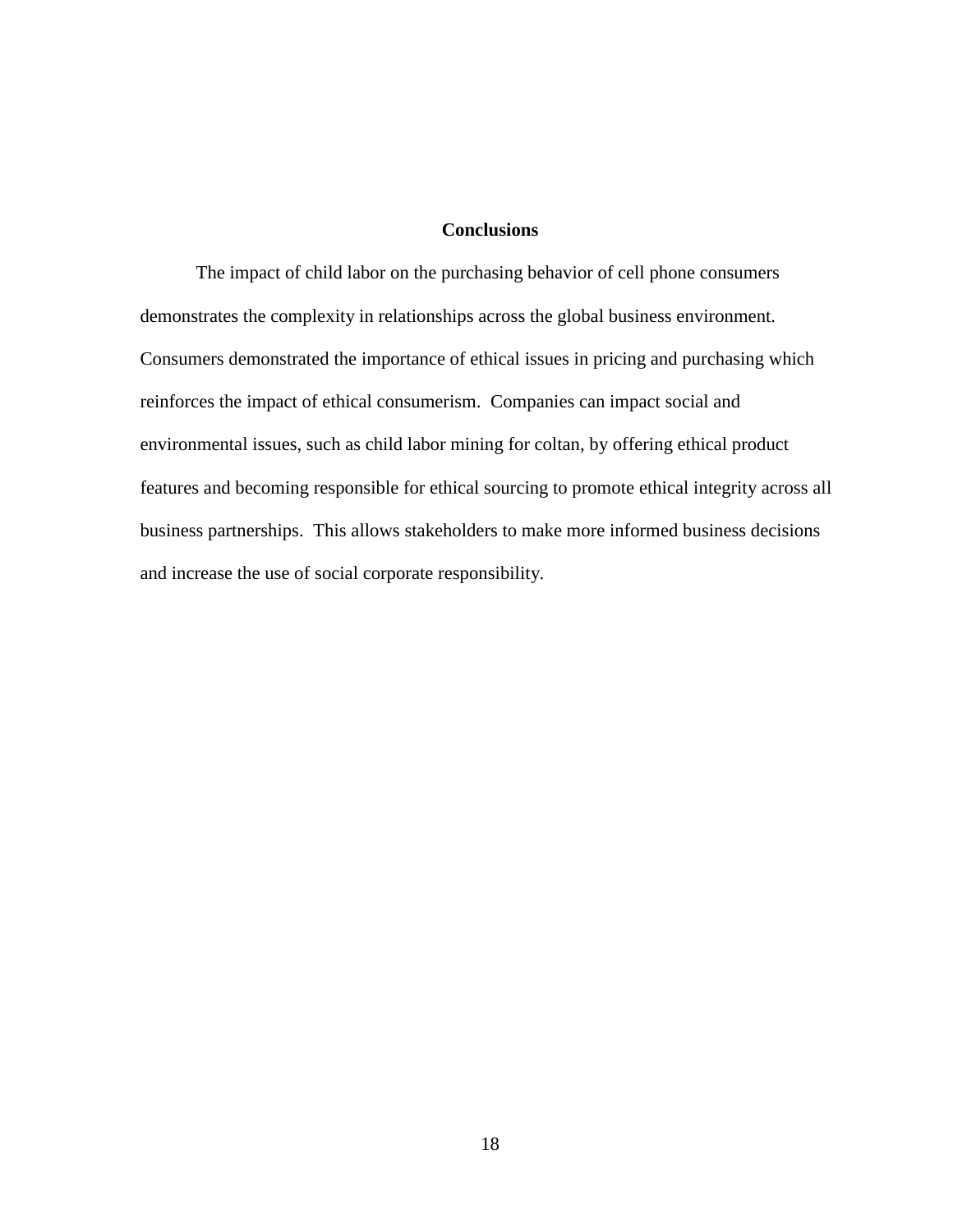#### **References**

- <span id="page-24-0"></span>Aaronson, S. (2005). "Minding our business": What the United States government has done and can do to ensure that U.S. multinationals act responsibly in foreign markets. *Journal of Business Ethics, 59*(1/2), 175-198. DOI: 10.1007/s10551-005- 3414-z
- Auger, P., Burke, P., Devinney, T. M., & Louviere J. J. (2003). What will consumers pay for social product features? *Journal of Business Ethics, 42*(3), 281-304. Retrieved from EBSCO*host*.
- Basu, A. K., Chau, N. H., & Grote, U. (2006). Guaranteed manufactured without child labor: the economics of consumer boycotts, social labeling and trade sanctions. *Review of Development Economics, 10*(3), 466-491. DOI:10.1111/j.1467-9361.2006.00335.x
- Basu, A. K., & Zarghamee, H. (2009). Is product boycott a good idea for controlling child labor? A theoretical investigation. *Journal of Development Economics, 88*(2), 217- 220. DOI:10.1016/j.jdeveco.2008.09.002
- Bachman, S. L. (2000). The political economy of child labor and its impacts on international business. *Business Economics, 35*(3), 30. Retrieved from EBSCO*host*.
- Carrington, M., Neville, B., & Whitwell, G. (2010). Why ethical consumers don't walk their talk: towards a framework for understanding the gap between the ethical purchase intentions and actual buying behaviour of ethically minded consumers. *Journal of Business Ethics, 97*(1), 139-158. DOI:10.1007/s10551-010-0501-6
- Cheek, W. K., & Moore, C. (2003). Apparel sweatshops at home and abroad: global and ethical issues. *Journal of Family & Consumer Sciences Education, 95*(1), 9-19. Retrieved from EBSCO*host*.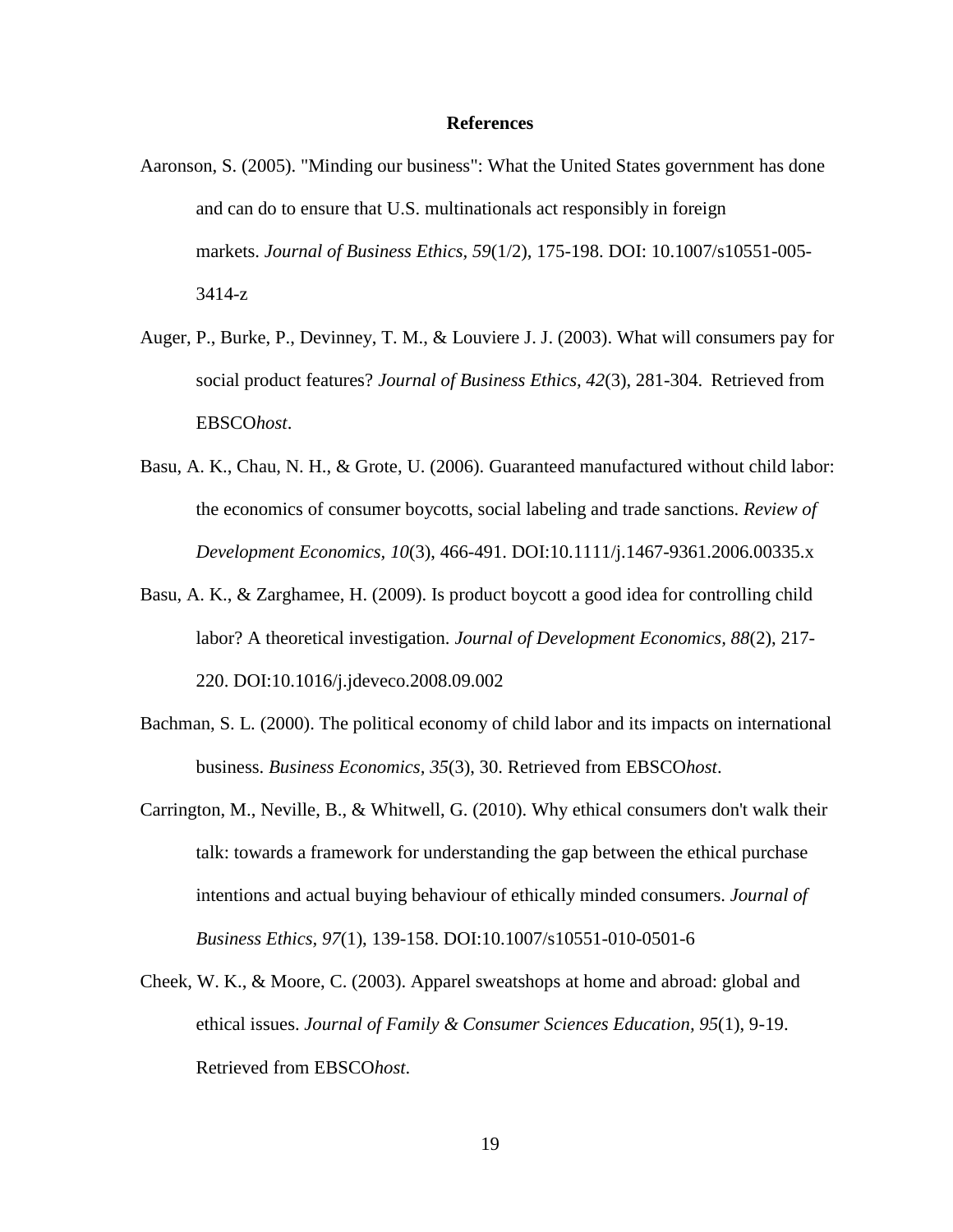- Cleeland, N. (1999, April 22). Students give sweatshop fight the college try. *Los Angeles Times*. Retrieved from http://articles.latimes.com/1999/apr/22/business/fi-29862.
- Crane, A., & Kazmi, B. (2010). Business and children: mapping impacts, managing responsibilities. *Journal of Business Ethics, 91*(4), 567-586. DOI:10.1007/s10551- 009-0132-y
- Ethical sourcing: still a long way to go. (2005). *Food Engineering & Ingredients, 30*(2), 30-34. Retrieved from EBSCO*host*.
- Gneezy, A., Gneezy, U., Nelson, L. D., & Brown, A., (2010). Shared social responsibility: a field experiment in pay-what-you-want pricing and charitable giving. *Science, 329*(5989), 325-327. DOI:10.1126/science.1186744
- Gosine, S. (2008). *Child Labour: the Congo's big sin*. Retrieved from http://www.suite101.com/content/child-labour-the-congos-big-sin-a47763.
- Grant, J., & Taylor, I. (2004). Global governance and conflict diamonds: the Kimberley Process and the quest for clean gems. *Round Table, 93*(375), 385-401. Retrieved from EBSCO*host*.
- Grespin, W. (2010). Blood coltan? *Journal of International Peace Operations, 6*(3), 27-30. Retrieved from EBSCO*host*.
- Hindman, H. (Ed.). (2009). *The world of child labor: an historical and regional survey*. New York: M.E. Sharpe, Inc.
- Huber, F., Vollhardt, K., Matthes, I., & Vogel, J. (2010). Brand misconduct: consequences on consumer–brand relationships. *Journal of Business Research, 63*(11), 1113- 1120. Retrieved from EBSCO*host*.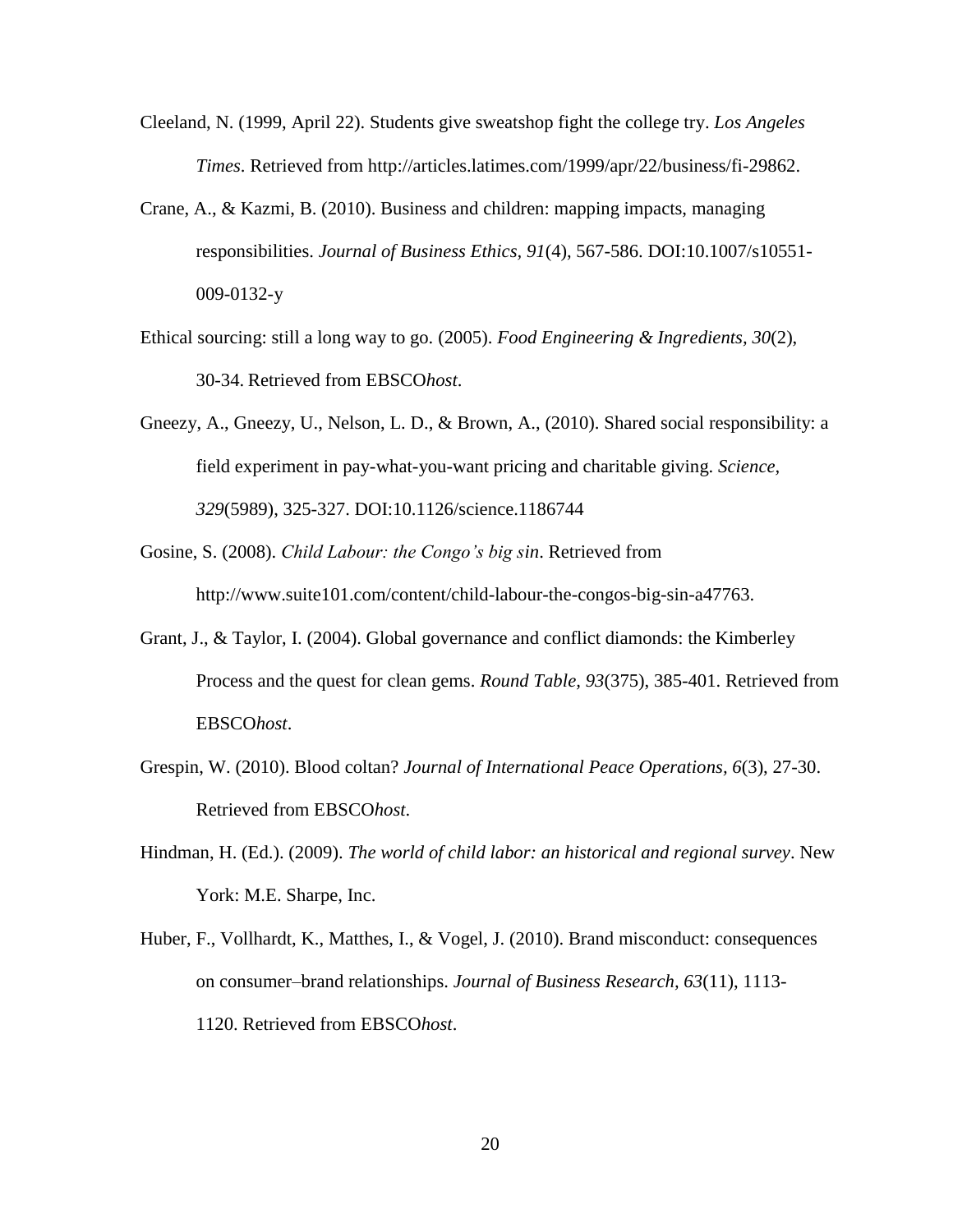- Jensen, J. (1998). Nike to slice marketing by \$100 mil. (cover story). *Advertising Age, 69*(12), 1-46. Retrieved from EBSCO*host*.
- Kempe, R. H. (2005). Child survival, poverty, and labor in Africa. *Journal of Children & Poverty, 11*(1), 19-42. DOI:10.1080/1079612042000333036
- Kolk, A., & van Tulder, R. (2002). Child labor and multinational conduct: a comparison of international business and stakeholder codes. *Journal of Business Ethics, 36*(3), 291- 301. Retrieved from EBSCO*host*.
- Masland, T. (2003). Wars without end. *Newsweek, 142*(2), 28. Retrieved from EBSCO*host*.
- McCall, W. (1998, October 23). Nike's image under attack: sweatshop charges begin to take a toll on the brand's cachet. *Buffalo News*. Retrieved from http://www.highbeam.com/doc/1P2-23090273.html.
- Molango, M. M. (2008/2009). From "blood diamond" to "blood coltan": should international corporations pay the price for the rape of the DR Congo? *Gonzaga Journal of International Law, 12*(2). Retrieved from

http://www.gonzagajil.org/content/view/191/26/.

- Neilson, J., & Pritchard, B. (2010). Fairness and ethicality in their place: the regional dynamics of fair trade and ethical sourcing agendas in the plantation districts of South India. *Environment & Planning A, 42*(8), 1833-1851. DOI:10.1068/a4260
- Noury, V. (2010). The curse of coltan. *New African, (494)*, 34-35. Retrieved from EBSCO*host*.
- Richins, M. L. (1994). Valuing things: the public and private meanings of possessions. *Journal of Consumer Research, 21*(3), 504-521. Retrieved from EBSCO*host*.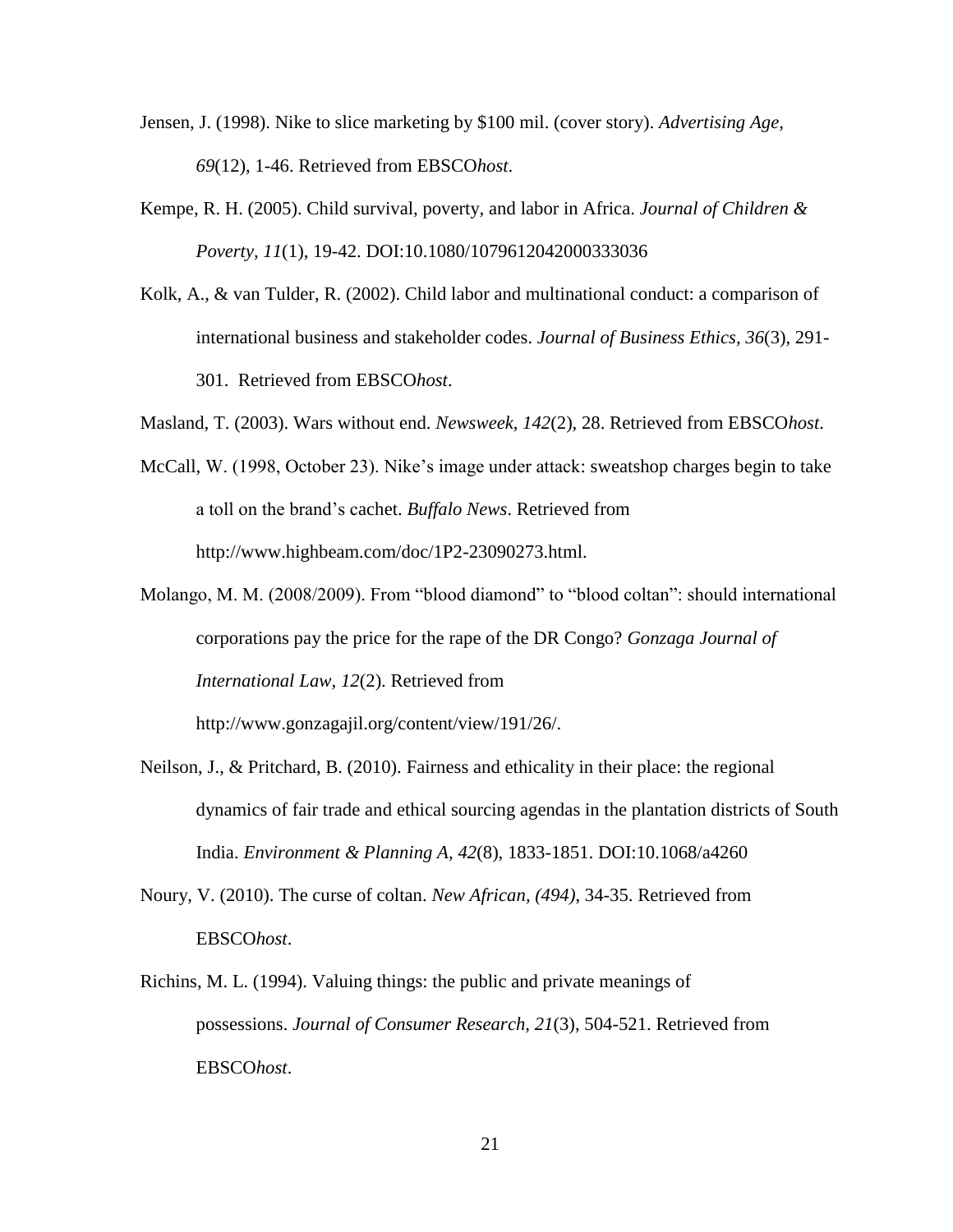- Savio, M. (2010). *Dynamics of oppression and state failure: cases of child labour in artisanal and small-scale mines*. LAP LAMBERT Academic Publishing.
- Schuler, D. A., & Christmann, P. (2011). The effectiveness of market-based social governance schemes: the case of fair trade coffee. *Business Ethics Quarterly, 21*(1), 133-156. Retrieved from EBSCO*host*.
- Scoville, J. G. (2002). Segmentation in the market for child labor: the economics of child labor revisited. *American Journal of Economics & Sociology, 61*(3), 713-723. Retrieved from EBSCO*host*.
- Shaw, D., Hogg, G., Wilson, E., Shui, E., & Hassan, L. (2006). Fashion victim: the impact of fair trade concerns on clothing choice. *Journal of Strategic Marketing, 14*(4), 427- 440. DOI:10.1080/09652540600956426
- Shum, A. K.,  $\&$  Yam, S. L. (2011). Ethics and law: guiding the invisible hand to correct corporate social responsibility externalities. *Journal of Business Ethics, 98*(4), 549- 571. DOI:10.1007/s10551-010-0608-9
- Silva, J. (2001). Coltan controversy. *RCR Wireless News, 20*(21), 1. Retrieved from EBSCO*host*.
- Smith, J. H. (2011). Tantalus in the digital age: coltan ore, temporal dispossession, and "movement" in the Eastern Democratic Republic of the Congo. *American Ethnologist, 38*(1), 17-35. DOI:10.1111/j.1548-1425.2010.01289.x
- Spar, D. L. (2002). Hitting the wall: Nike and international labor practices. HBS No. 9-700- 047. Boston, MA: Harvard Business School Publishing.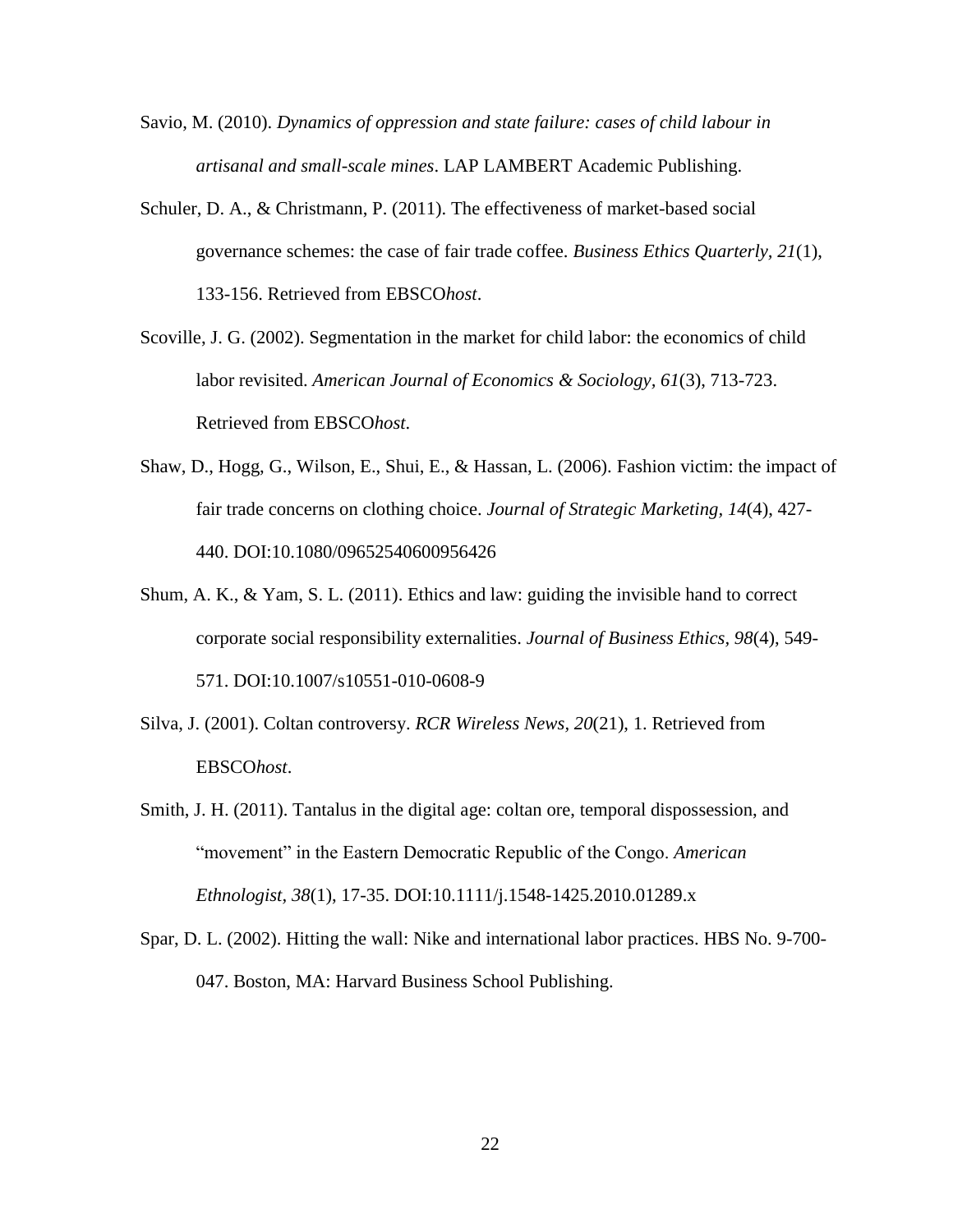- Valor, C., (2007). The influence of information about labour abuses on consumer choice of clothes: a grounded theory approach. *Journal of Marketing Management, 23*(7/8), 675-695. Retrieved from EBSCO*host*.
- Washington, K., & Miller, R. K. (2010). CHAPTER 19: GREEN AND ETHICAL CONSUMERISM. In, *Consumer Behavior* (pp. 98-103). Richard K. Miller & Associates. Retrieved from EBSCO*host*.
- Winstanley, D. D., Clark, J. J., & Leeson, H. H. (2002). Approaches to child labour in the supply chain. *Business Ethics: A European Review, 11*(3), 210-223. Retrieved from EBSCO*host*.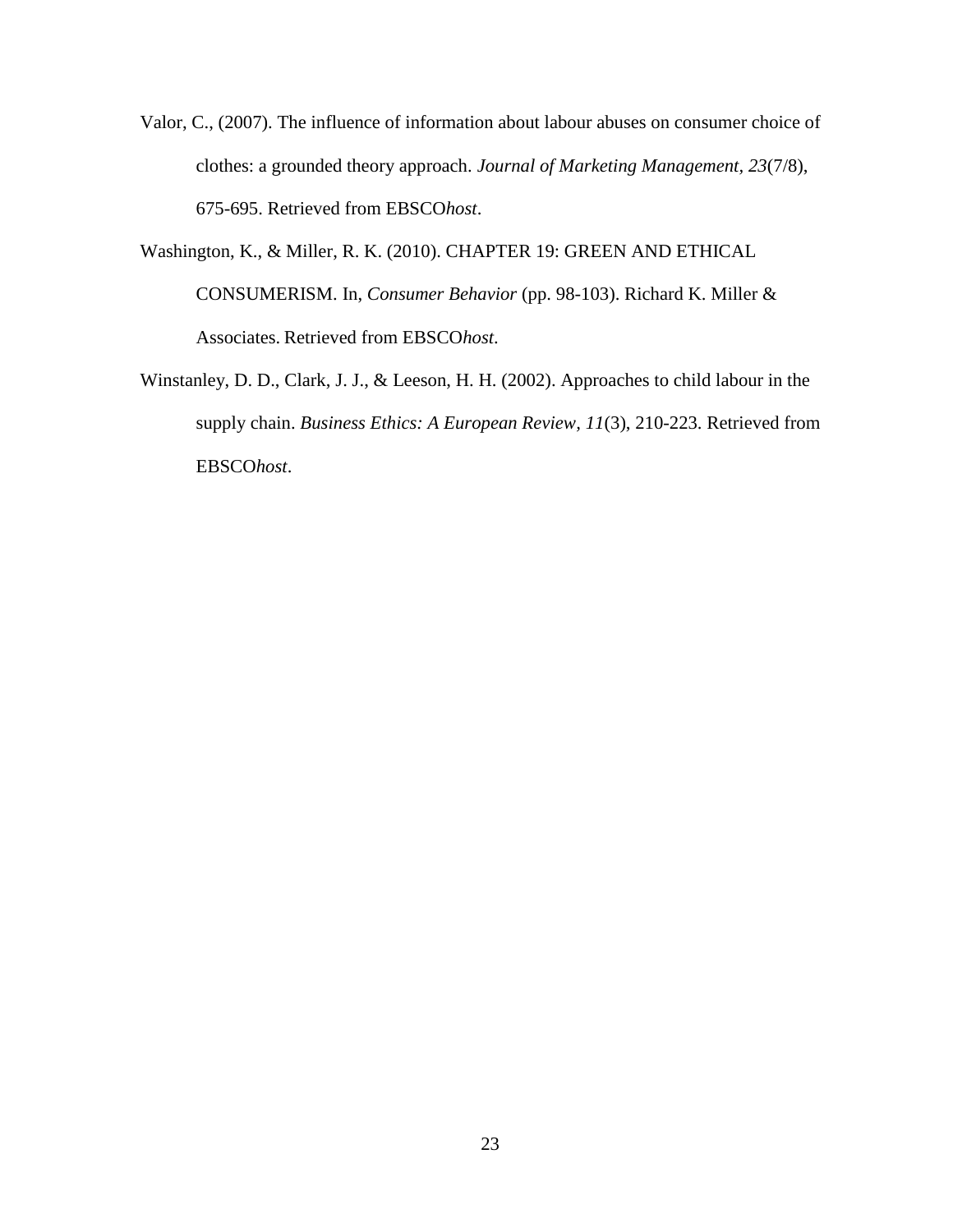# **Appendix 1 – Condensed Cell Phone Company Survey**

#### <span id="page-29-0"></span>**Survey Details**

Thank you for taking the time to participate in this survey. The purpose of this survey is to assess how environmental and ethical issues affect our purchases. This survey is completely anonymous and you will not be linked to your responses in any way. For your participation, you will be entered in a drawing by email address only to win a gift card worth \$50 to your cell phone provider. Please use the separate paper provided to submit your email address.

## **Company Background**

SmartCell is a new cell phone company that is making cell phones. We are a successful publicly traded company with a focus on being environmentally and socially responsible. All SmartCell cell phones are technologically sophisticated and have the standard cell phone features including internet capabilities, messaging, camera, and numerous applications, among other features. As a company, we are interested in making cell phones that are different from competitors by including unique features on our phones. The base price for a new cell phone is \$100 and adding features will increase this price.

The following features will be considered for our phones:

- **Green**: Manufacturing cell phones is a complicated process that can potentially pollute the environment. In the production of this cell phone, no harm came to the environment, including no deforestation or chemicals released into the air or earth.
- **Child Labor-Free**: Coltan, a mineral used in cell phones, is currently being mined by children workers in Africa. These children have unsafe working conditions and many are dying. The minerals used in the production of this cell phone did not use child labor and were mined safely.
- **Manufactured Locally**: Many phone companies outsource jobs and many cell phones are manufactured in foreign countries at a lower cost, sending American jobs overseas. This cell phone was manufactured and assembled in the United States, in turn helping to promote local jobs.
- **Recyclable**: Many cell phone batteries and parts cannot be recycled; therefore they are thrown away, causing environmental harm and waste containment issues. This cell phone is completely recyclable, including the battery, and all cell phones can be recycled at any SmartCell location.
- **Social Responsibility Project**: Our Company strives to give back to the community by supporting various philanthropies (community service projects). A portion of the funds from the sale of this cell phone go to supporting local philanthropies, such as Cancer research and standardizing working conditions.

#### **Ranking**

Please rank the above issues in order of importance from 1-5 **(1-Very Important, 5-Not Important)**:

- \_\_\_\_\_\_ **Green**
- \_\_\_\_\_\_ **Child Labor-Free**
- \_\_\_\_\_\_ **Manufactured Locally**
- \_\_\_\_\_\_ **Recyclable**
- \_\_\_\_\_\_ **Social Responsibility Project**

**(Please Turn Survey Over)**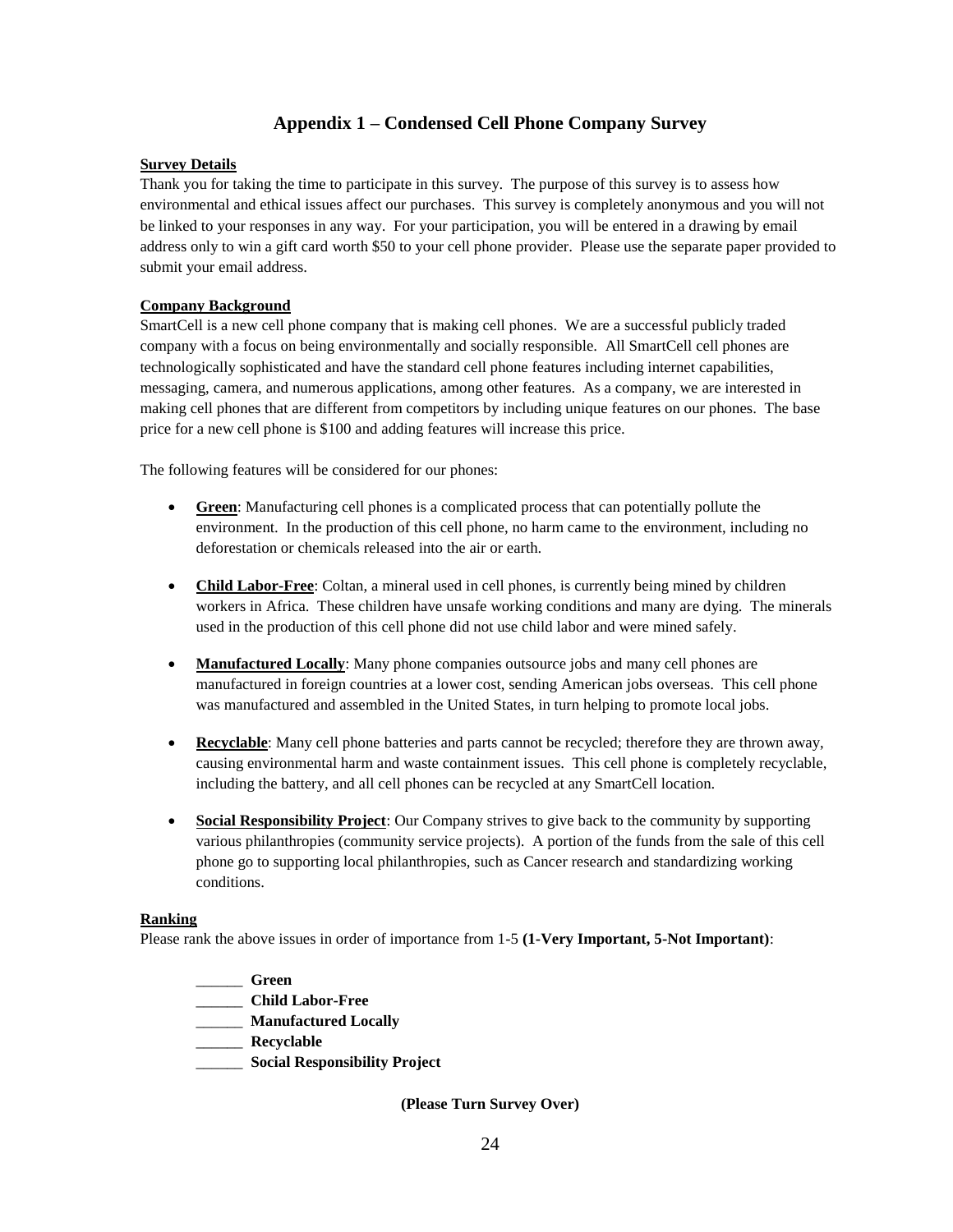#### **Feature Ratings**

Below are stickers to represent each feature. When you buy a new cell phone, the sticker will appear on the box to verify that the phone has that feature. Next to each feature, in the spaces provided, please do the following:

- 1) Assess each issue exclusively on a scale of 1-5, how important this issue/feature is to you **(1-Not important at all, 2-Somewhat not important, 3-Neutral, 4-Somewhat important, 5-Extremely important)**.
- 2) Would you talk about this feature to your friends, ranking on a scale of 1-5 **(1-Never mention, 2-Rarely, 3-Neutral, 4-Somewhat often, 5-Mention often)**?
- 3) How would the inclusion of this feature affect your image of the company, ranking 1-5 **(1-Very negatively, 2-Somewhat negatively, 3-Neutral, 4-Somewhat positively, 5-Very positively)**?
- 4) Specify how much extra you would be willing to pay for this feature as a **one-time payment, in dollars**. For example, with \$100 as the base price, if you are willing to pay more for the feature, how much more? **Indicate between \$0 and \$20 more for each.**

| <b>Features</b>                                   | <b>Sticker</b> | <b>Assess</b><br><b>Importance</b><br>$(1-5)$ | <b>Talk About</b><br><b>Feature</b><br>$(1-5)?$ | <b>Affect</b><br><b>Company</b><br>Image $(1-5)$ ? | <b>Would Pay</b><br><b>How Much</b><br>Extra $(\$)$ ? |
|---------------------------------------------------|----------------|-----------------------------------------------|-------------------------------------------------|----------------------------------------------------|-------------------------------------------------------|
| <b>Green</b>                                      |                |                                               |                                                 |                                                    |                                                       |
| <b>Child Labor-</b><br><b>Free</b>                |                |                                               |                                                 |                                                    |                                                       |
| <b>Manufactured</b><br>Locally                    |                |                                               |                                                 |                                                    |                                                       |
| Recyclable                                        |                |                                               |                                                 |                                                    |                                                       |
| <b>Social</b><br><b>Responsibility</b><br>Project |                |                                               |                                                 |                                                    |                                                       |

**Demographics Section:** Circle one of the following for each category.

| 1) Gender                                               | Male     | Female      |             |             |           |  |  |
|---------------------------------------------------------|----------|-------------|-------------|-------------|-----------|--|--|
| $2)$ Age                                                | Under 18 | 18-25       | $25 - 40$   | $40 - 60$   | $60+$     |  |  |
| How much do you agree with the following statements:    |          |             |             |             |           |  |  |
| 3) "I consider myself very                              |          |             | 3           | 4           | 5         |  |  |
| environmentally responsible                             | Strongly | Somewhat    | Neutral     | Somewhat    | Strongly  |  |  |
| when compared to others."                               | Disagree | Disagree    |             | Agree       | Agree     |  |  |
| 4) "I consider myself very                              |          |             | 3           |             |           |  |  |
| socially responsible when                               | Strongly | Somewhat    | Neutral     | Somewhat    | Strongly  |  |  |
| compared to others."                                    | Disagree | Disagree    |             | Agree       | Agree     |  |  |
|                                                         |          |             | 3           |             |           |  |  |
| 5) "I only care about price<br>when making a purchase." | Strongly | Somewhat    | Neutral     | Somewhat    | Strongly  |  |  |
|                                                         | Disagree | Disagree    |             | Agree       | Agree     |  |  |
| 5) Annual Individual Income                             | $$0 -$   | $$25,000 -$ | $$50,000 -$ | $$75,000 -$ | \$100,000 |  |  |
|                                                         | \$25,000 | \$50,000    | \$75,000    | \$100,000   |           |  |  |